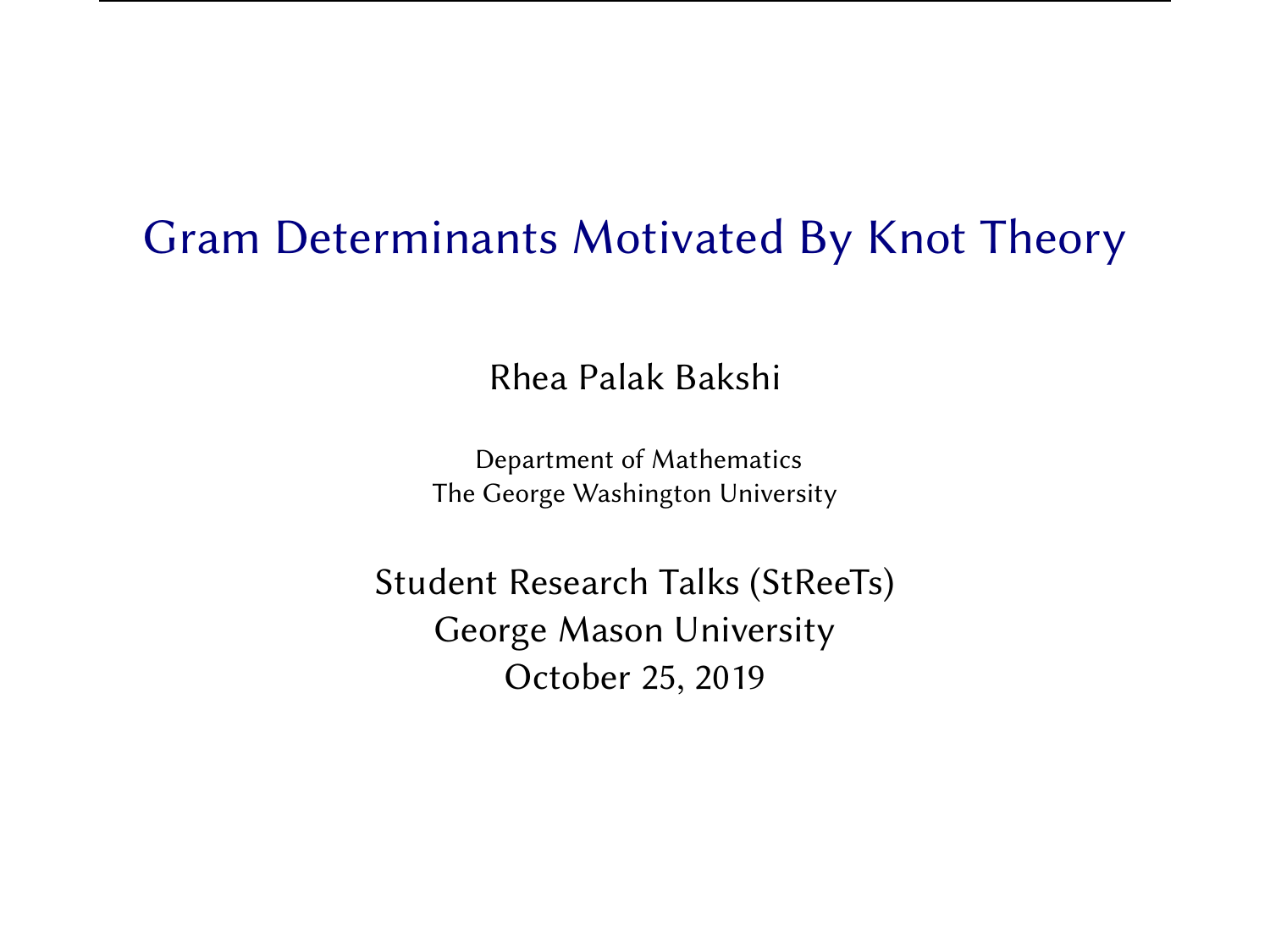- The Kauffman Bracket Polynomial
- Relative Kauffman Bracket Skein Modules
- The Temperley Lieb Algebra
- The Gram Determinant of Type A
- The Gram Determinant of Type B
- The Gram Determinant of Generalized Type A
- Jones Wenzl Idempotents
- Theta Nets
- The Gram Determinant of Type Mb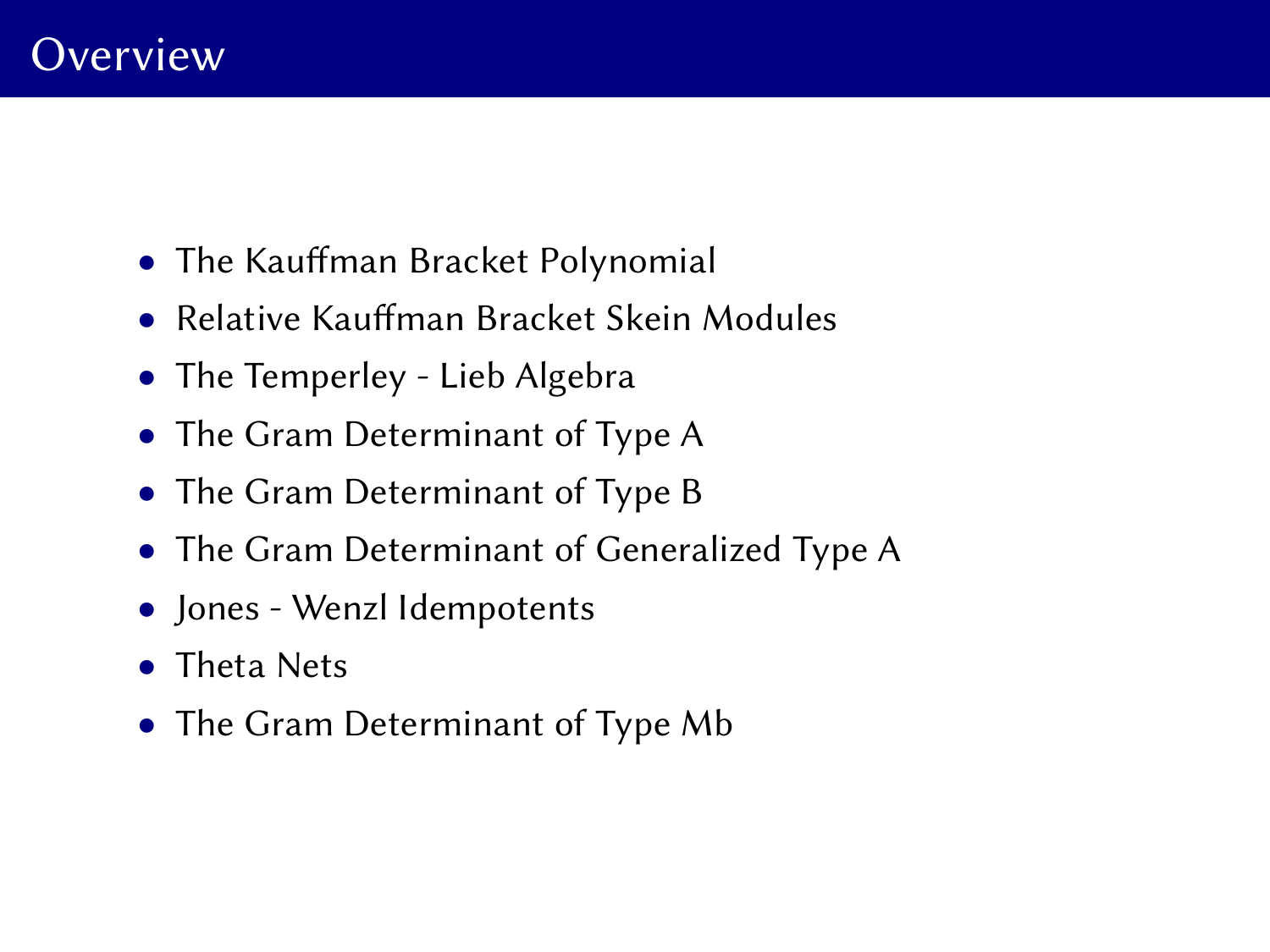The Kauffman bracket polynomial is a function from the set of unoriented link diagrams in **R** <sup>2</sup> or **S** 2 to the ring of Laurent polynomials with integer coefficients in an indeterminate A. It maps a diagram  $D$  to  $\langle D \rangle \in \mathbb{Z}[A^{\pm 1}]$  and is characterized by the following axioms:

(1) 
$$
\langle \bigcirc \rangle = 1
$$
,  
\n(2)  $\langle \bigcirc \sqcup D \rangle = d \langle D \rangle = -(A^2 + A^{-2}) \langle D \rangle$ , and  
\n(3)  $\langle \bigtimes \rangle = A \langle \bigtimes \rangle + A^{-1} \langle \bigcirc \rangle$ .

The last axiom is known as the Kauffman bracket skein relation.

 $\triangleq$  The Kauffman bracket polynomial is an invariant of framed links.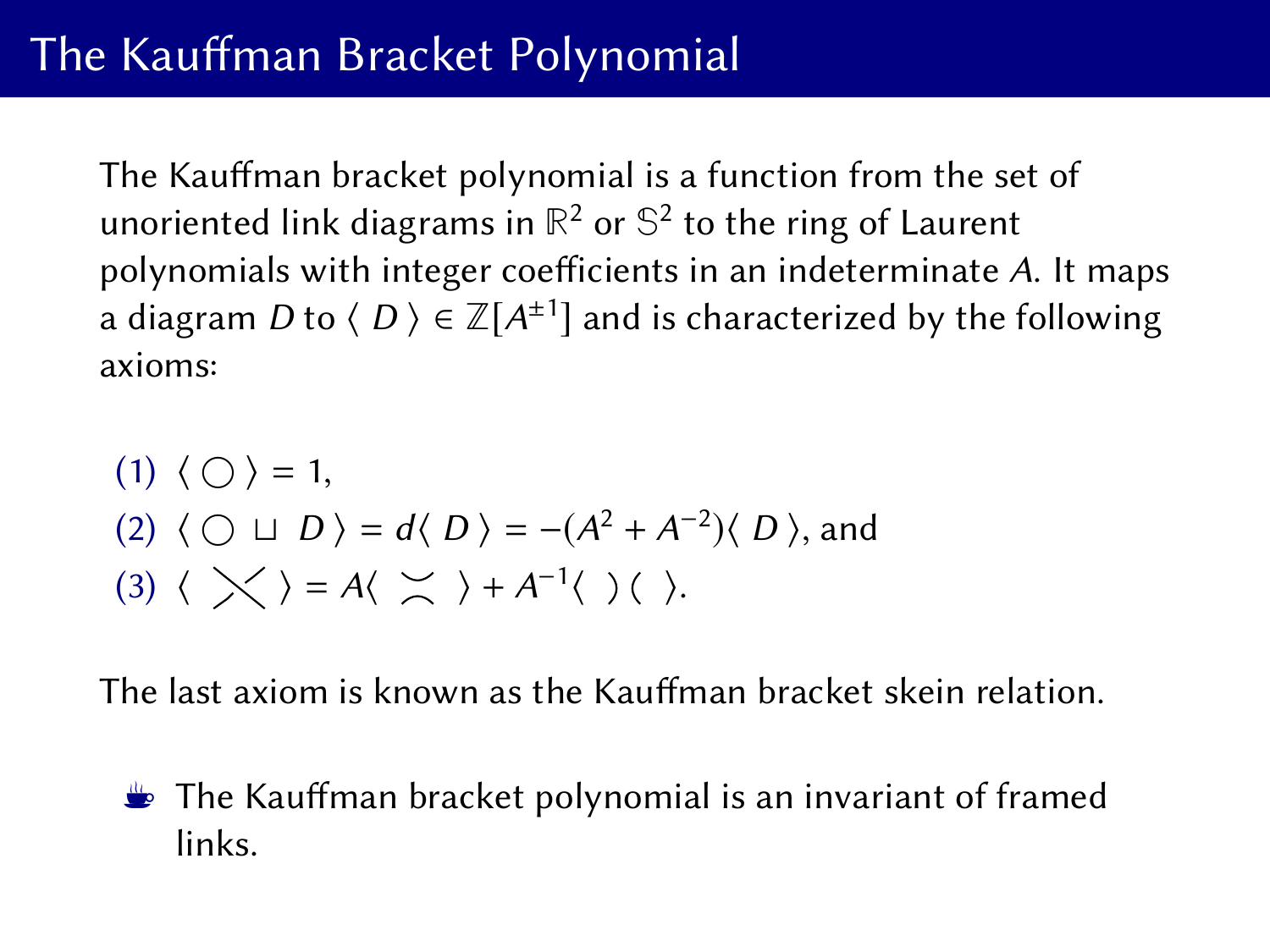### Definition

Let M be an oriented 3 - manifold and  $\{x_1, x_2, \ldots, x_{2n}\}$  be a set of 2*n* framed points on  $\partial M$ . Let  $\mathcal{L}_{fr}(2n)$  be the set of all relative framed links in  $(M, \partial M)$  considered up to ambient isotopy keeping  $\partial M$  fixed, such that  $L \cap \partial M = \partial L = \{x_i\}$ .

Let R be a commutative ring with unity, A an invertible element in R, and  $S_{2,\infty}(2n)$ , the submodule of  $R\mathcal{L}_{fr}(2n)$ , generated by all the Kauffman bracket skein relations.

Then, the relative Kauffman bracket skein module of  $M$  is the quotient:

$$
S_{2,\infty}(M, \{x_i\}_1^{2n}; R, A) = \frac{R\mathcal{L}_{fr}(2n)}{S_{2,\infty}(2n)}.
$$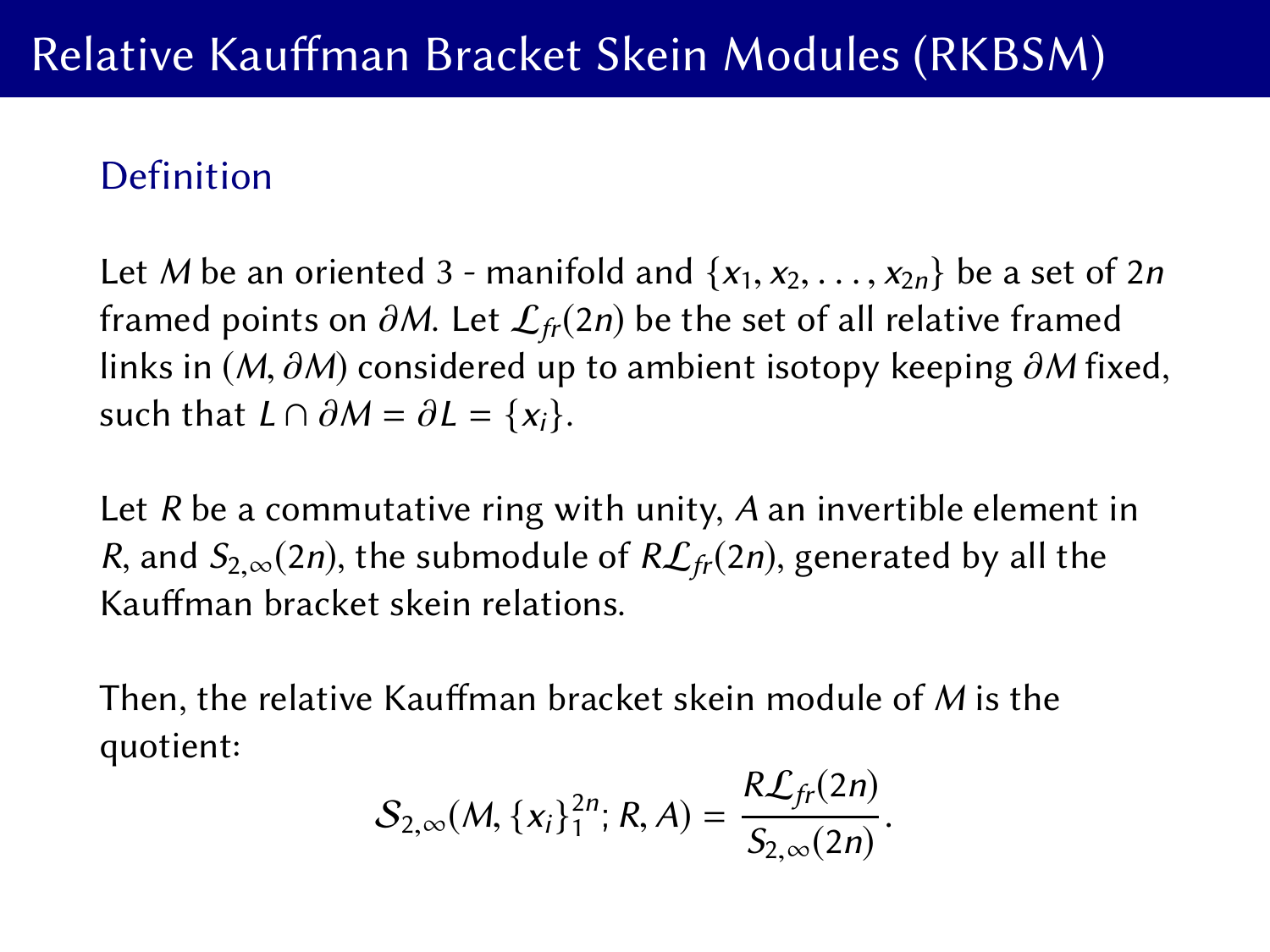### Theorem (Przytycki)

Let F be a surface and  $M = F \times I$  (or  $F \times I$ , if F is unoriented), such that  $\partial F \neq \emptyset$ . Then,  $S_{2,\infty}(M, \{x_i\}_{1}^{2n}; R, A)$  is a free R-module whose<br>basis consists of relative links in E, without trivial components basis consists of relative links in F, without trivial components.

## **Corollary**

- 1.  $S_{2,\infty}(D^2 \times I, \{x_i\}_1^{2n}; R, A)$  is a free R-module with  $c_n = \frac{1}{n+1} {2n \choose n}$ <br>basic elements. Here c, denotes the n<sup>th</sup> Catalan number  $\binom{2n}{n}$ basic elements. Here  $c_n$  denotes the n<sup>th</sup> Catalan number.
- 2.  $S_{2,\infty}(A^2 \times I, \{x_i\}_1^{2n}; R, A)$  is a free R[z] module with  $\binom{2n}{n}$ <br>elements where z denotes the homotopically non-trivia  $\binom{2n}{n}$  basic elements, where z denotes the homotopically non - trivial curve on the annulus.
- **E** The relative Kauffman bracket skein module of  $D^2 \times I$  can be equipped with an algebra structure which leads to the classical Temperley - Lieb algebra.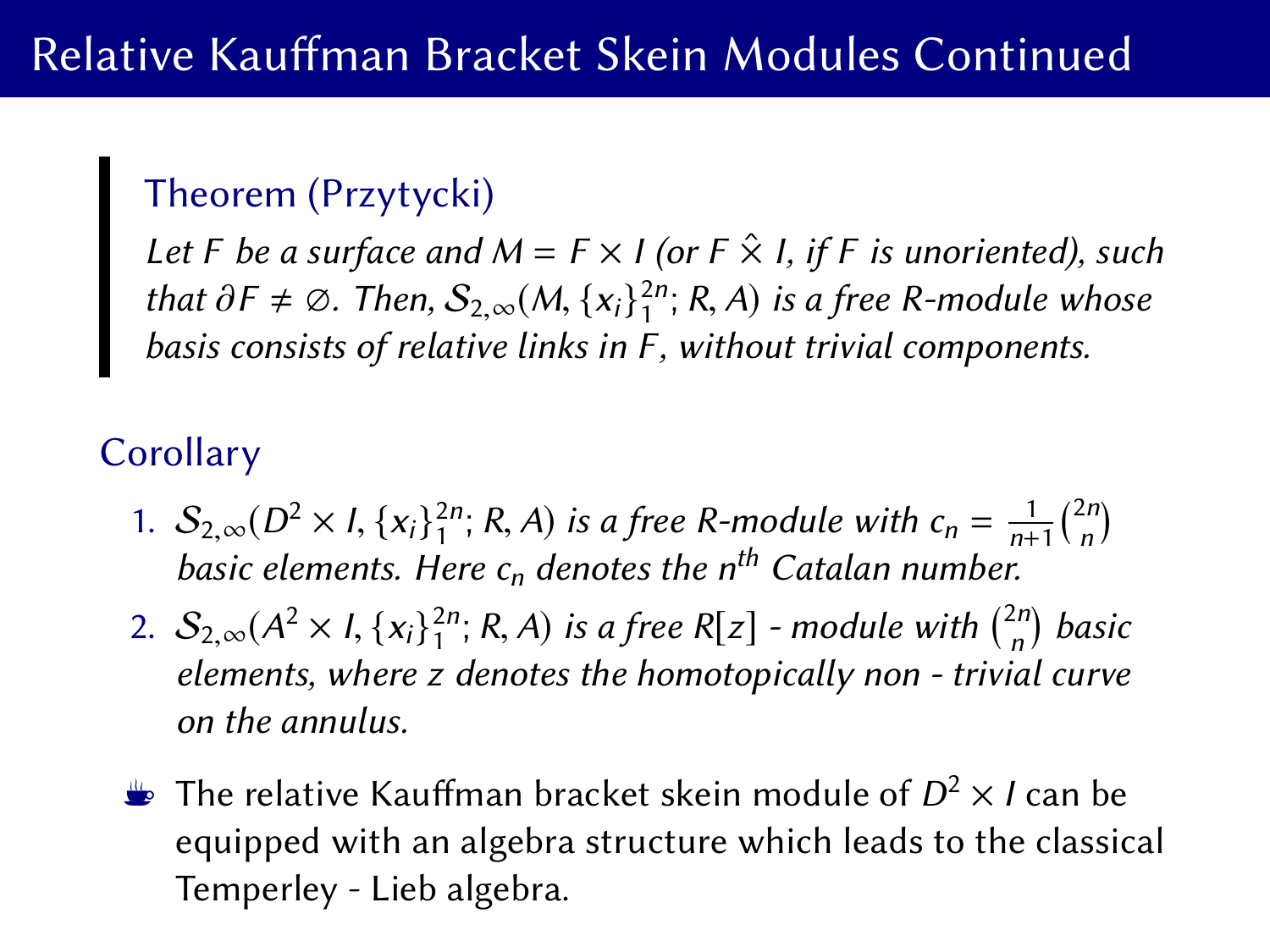#### Definition

Let R be a commutative ring with unity and an invertible element A. Further, let  $d = -A^{-2} - A^2 \in R$ . The Temperley - Lieb Algebra,<br>denoted by *TL (d*) is an R - algebra generated by nelements denoted by  $TL_n(d)$ , is an R - algebra generated by *n* elements,  $\{1, e_1, e_2, \ldots, e_{n-1}\}$  with relations: 1.  $e_i^2 = de_i$  for  $1 \le i \le n - 1$ , 2.  $e_i e_i e_i = e_i \ \forall |i - j| = 1$ , and 3.  $e_i e_i = e_i e_i \forall |i - j| > 1$ .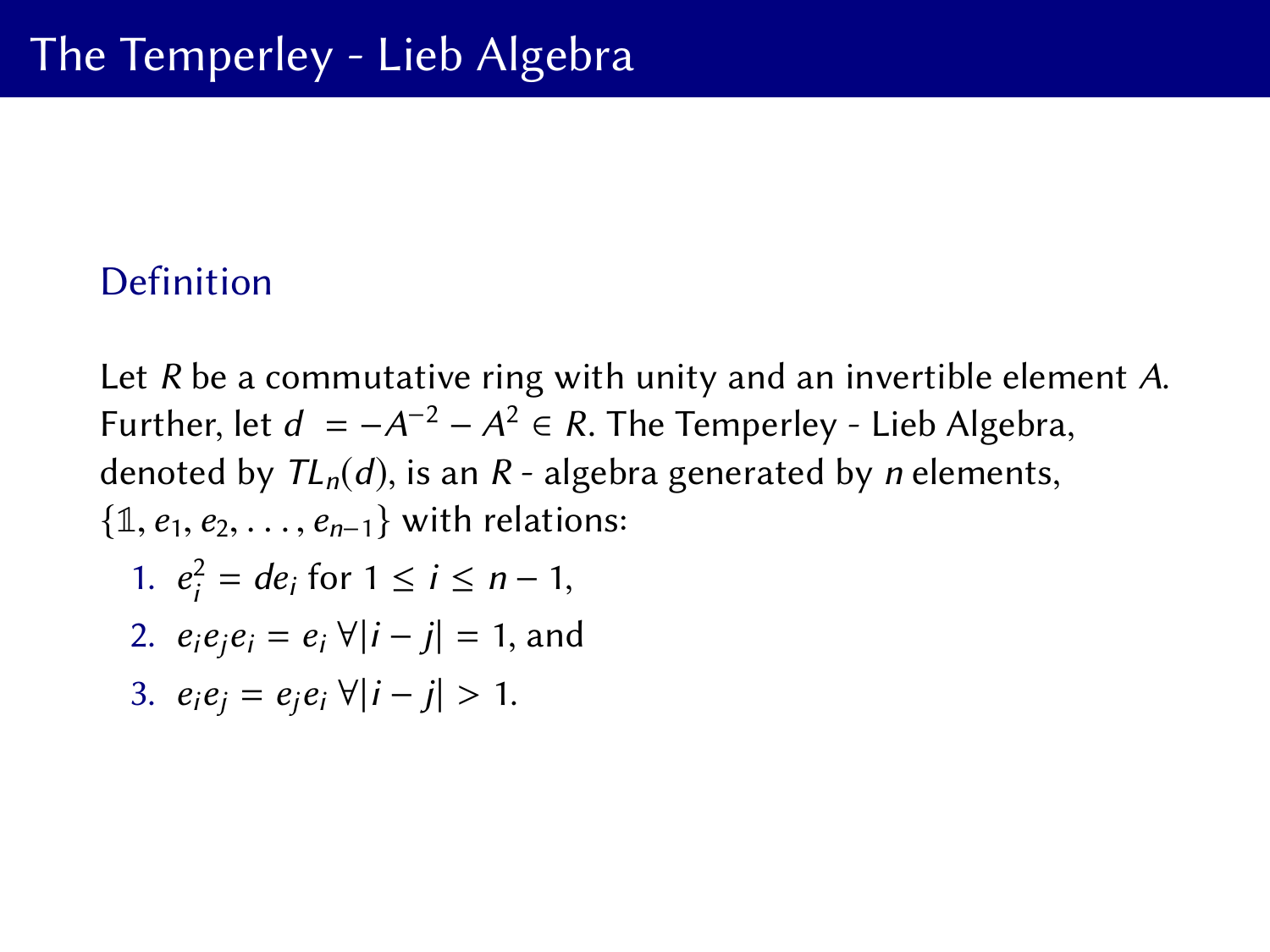# The Generators of  $TL_n(d)$



(a) The identity element **1**

(b)  $e_i, 1 \le i \le n-1$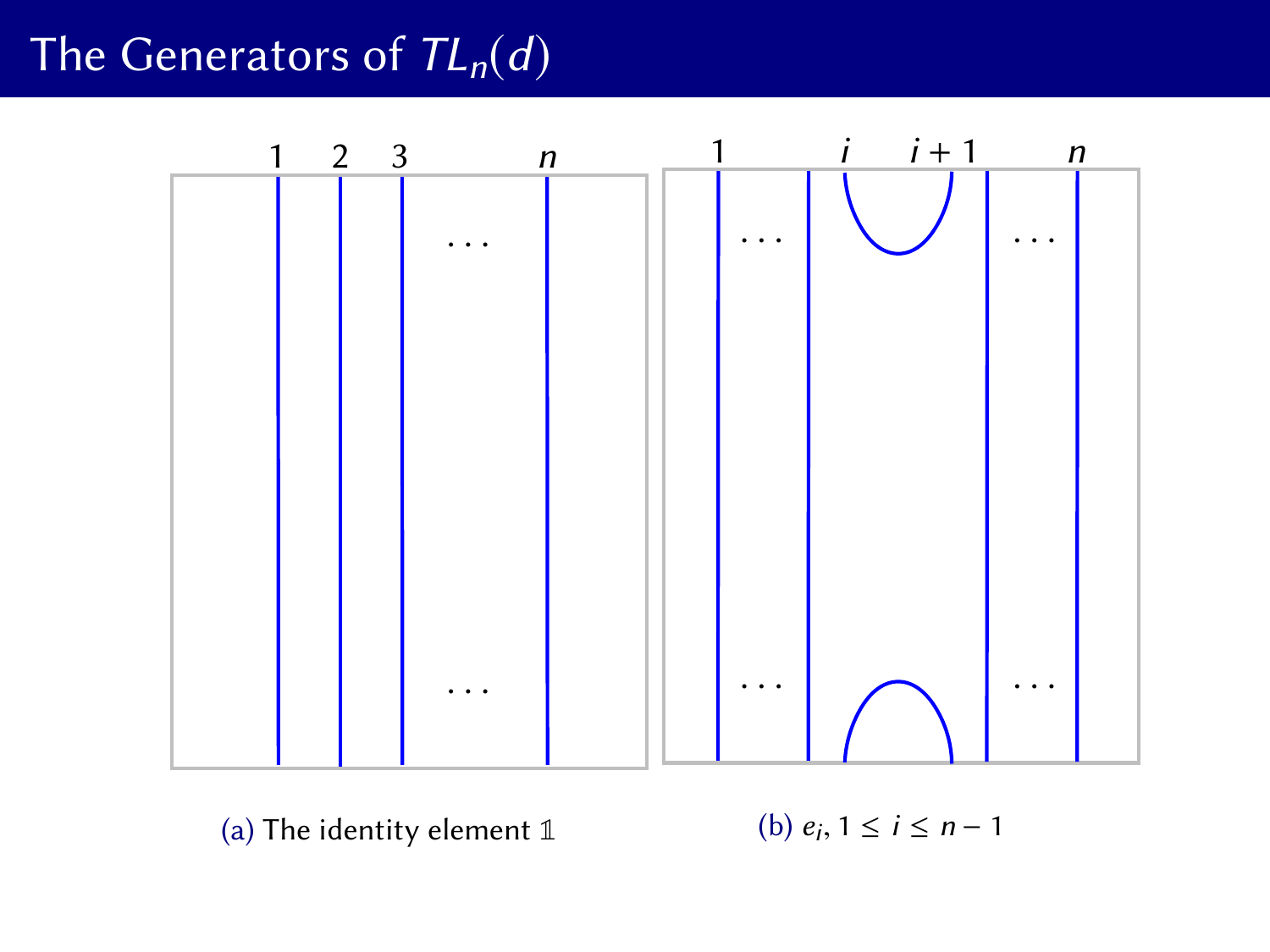Consider the disc  $D^2$  with 2n framed points on its boundary. Let  $\mathcal{A}_n = \{a_1, a_2, \dots, a_{c_n}\}\$  be the set of all diagrams with crossingless connections, un to ambient isotopy between the 2*n* framed point connections, up to ambient isotopy, between the 2n framed points in  $D^2$ . Define a bilinear form  $\langle , \rangle$  in the following way:

$$
\langle , \rangle : S_{2,\infty}(D^2 \times I, \{x_i\}_1^{2n}) \times S_{2,\infty}(D^2 \times I, \{x_i\}_1^{2n}) \longrightarrow R.
$$

For  $a_i, a_j \in \mathcal{A}_n$ , glue  $a_i$  with the inversion of  $a_j$  along the marked circle respecting the labels of the framed points. The resulting circle, respecting the labels of the framed points. The resulting picture is that of a disc with disjoint null homotopic circles. Thus, we define,  $\langle a_i, a_j \rangle = d^m$  where m denotes the number of these circles. Definition

The Gram matrix of type *A* is defined as  $G_n^A = (\langle a_i, a_j \rangle)_{1 \le i,j \le c_n}$ . Its determinant  $\Omega^A$  is called the Gram determinant of type *A* determinant  $D_n^A$  is called the Gram determinant of type A.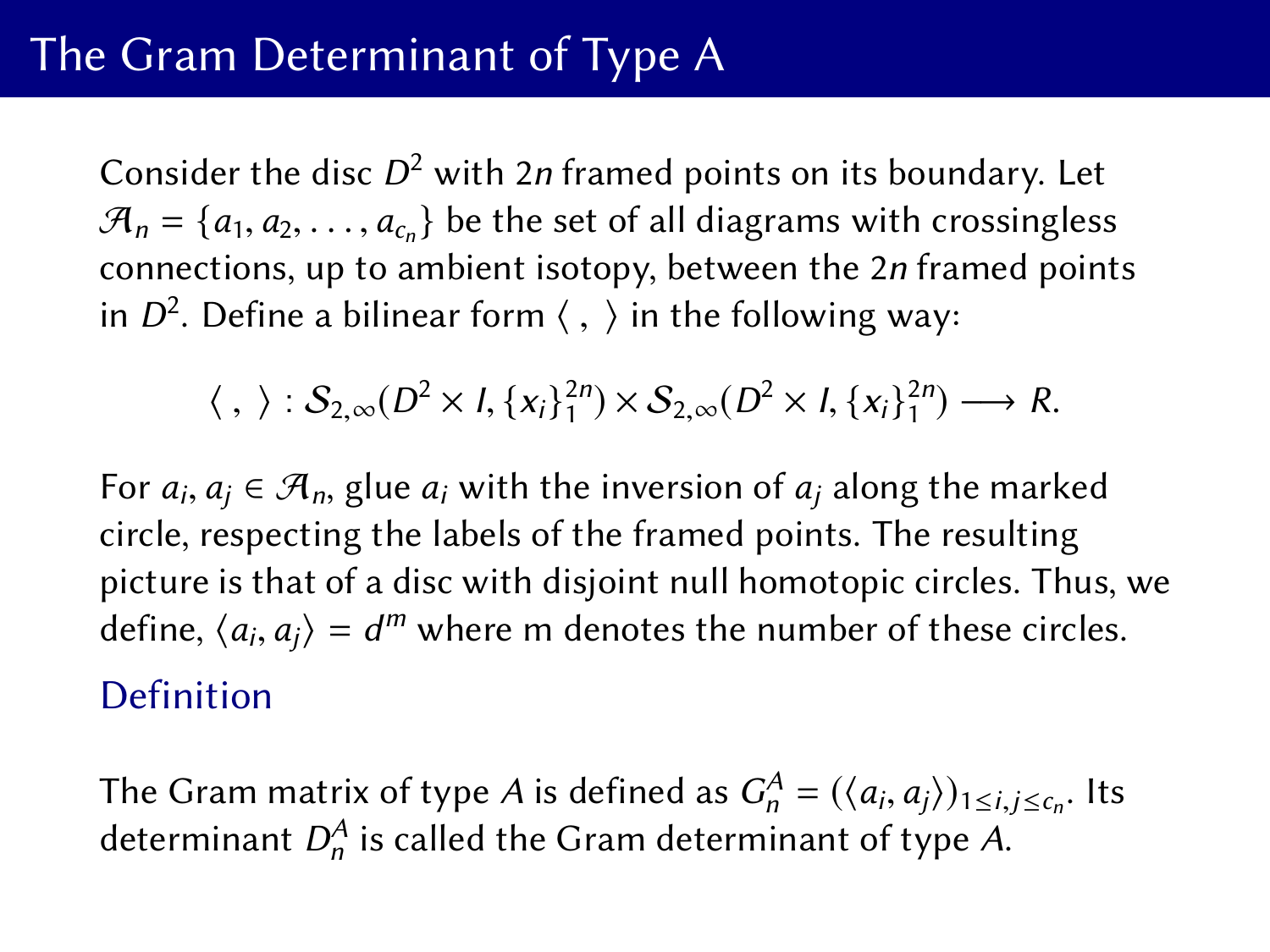# Type A Bilinear Form when  $n = 4$

### Example

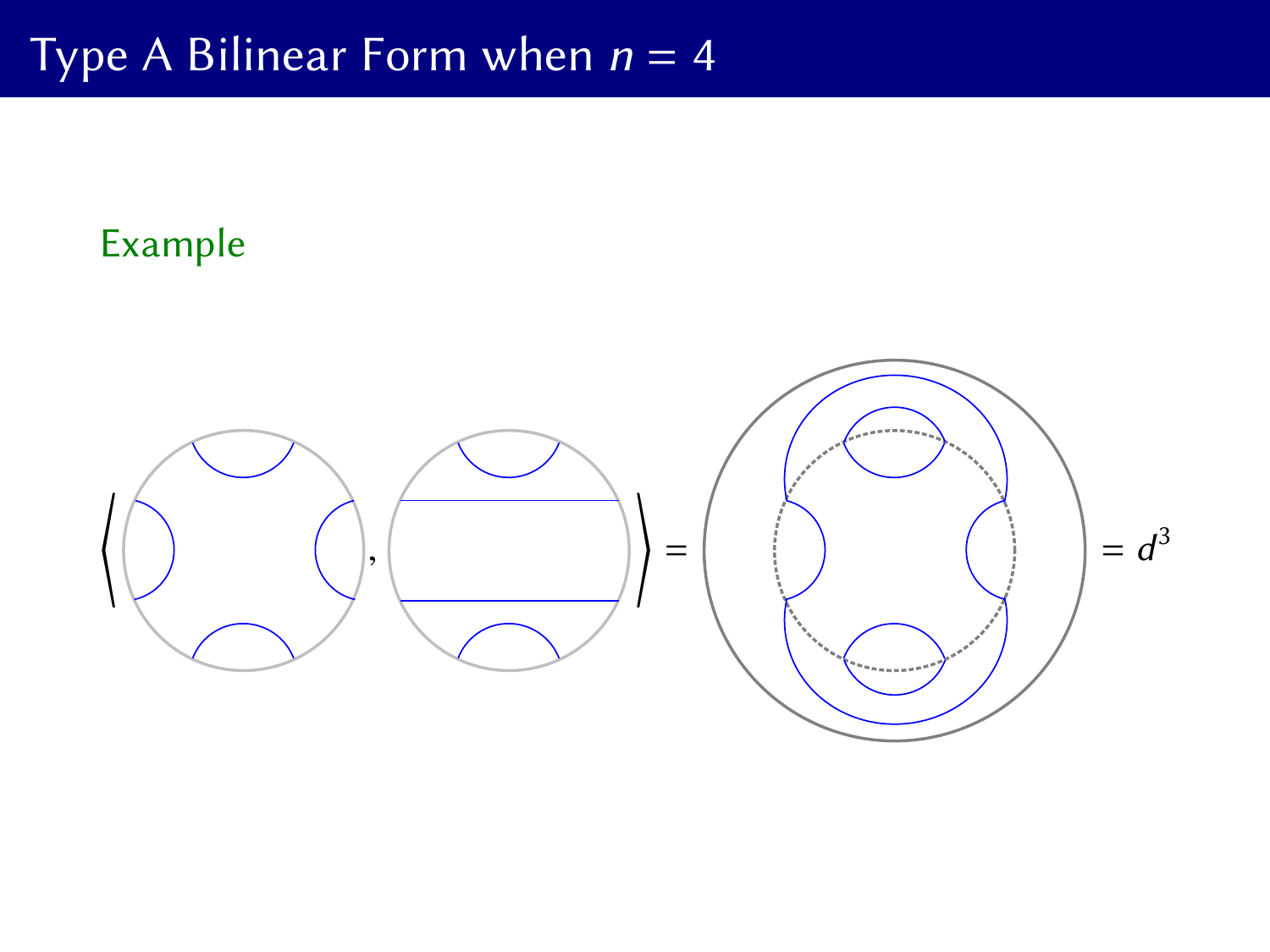### Theorem (Westbury, Di Francesco, Cai)

Let 
$$
R = \mathbb{Z}[A^{\pm 1}]
$$
. Then,

$$
D_n^A(d) = \prod_{i=1}^n (\frac{\Delta_i}{\Delta_{i-1}})^{\alpha_i}, \text{ where } \Delta_i = (-1)^i \frac{A^{2i+2} - A^{-2i-2}}{A^2 - A^{-2}}
$$
  
and  $\alpha_i = \binom{2n}{n-i} - \binom{2n}{n-i-1}.$ 

Note that  $\Delta_1 = -A^2 - A^{-2} = d$ . Furthermore,  $\Delta_i(d)$  is the Chebyshev<br>polynomial of the second kind polynomial of the second kind.

 $\triangle$  Cai used Jones - Wenzl idempotents and theta nets to construct a new basis of the Temperley - Lieb algebra and provided a proof for the formula of the Gram determinant of Type A.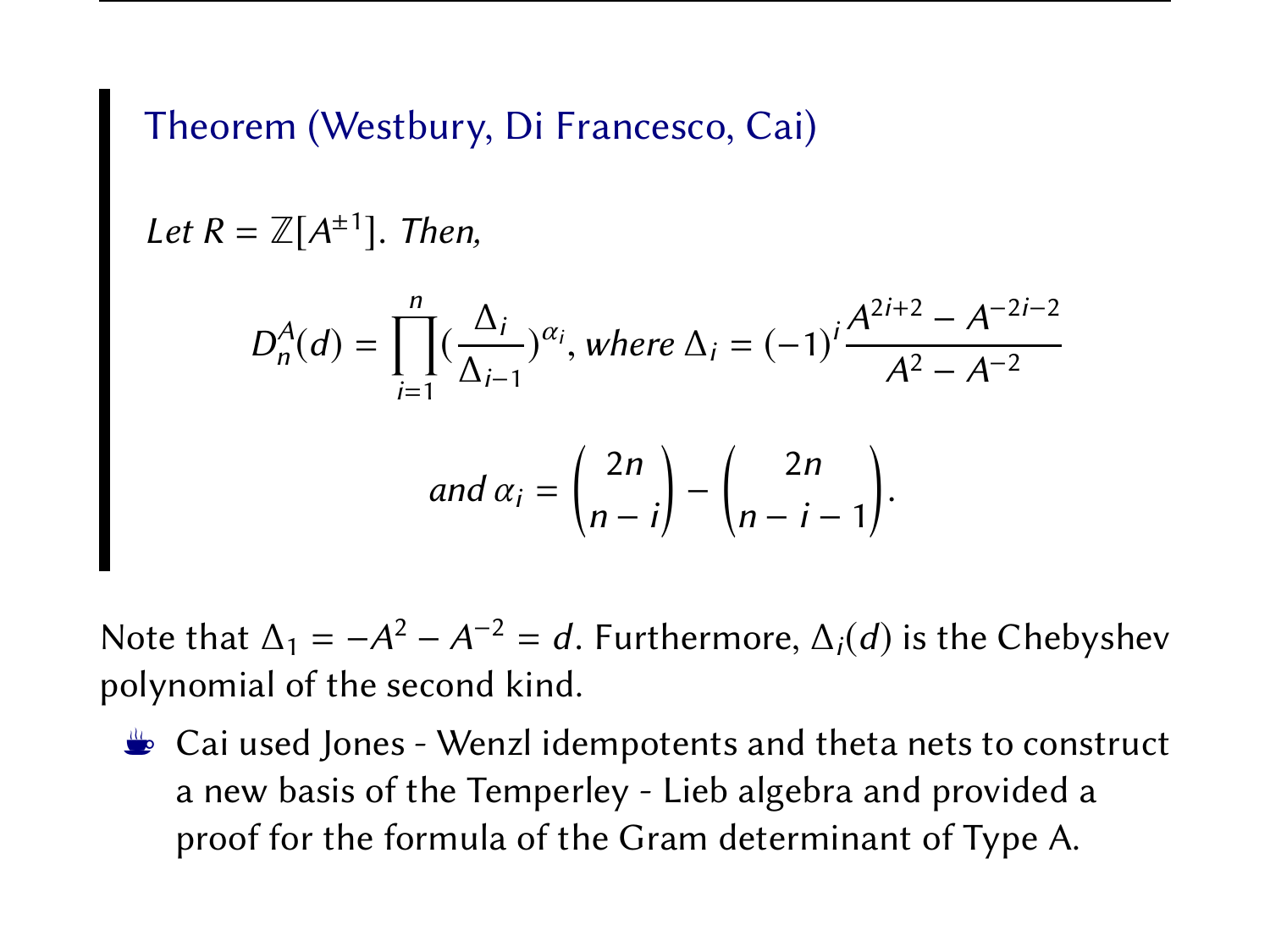# The Gram Determinant of Type B

Let  $A^2$  be an annulus with 2*n* marked points on its outer boundary. Let  $\mathcal{B}_n = \{b_1, b_2, \ldots, b_{\binom{2n}{n}}\}$  be the set of all diagrams of crossingless connections between these 2*n* points. Define a bilinear form  $\langle , \rangle$  in the following way: the following way:

 $\langle , \rangle : S_{2,\infty}(A^2 \times I, \{x_i\}_1^{2n}; R, A) \times S_{2,\infty}(A^2 \times I, \{x_i\}_1^{2n}; R, A) \longrightarrow R[z].$ 

Given  $b_i, b_j \in \mathcal{B}_n$ , glue  $b_i$  with the inversion of  $b_j$  along the marked circle respecting the labels of the marked points. The resulting circle, respecting the labels of the marked points. The resulting picture has disjoint circles which are either homotopically non trivial or null homotopic. Then,  $\langle b_i, b_j \rangle = z^k d^m$ , where k and m<br>denote the number of these circles, respectively. denote the number of these circles, respectively.

#### Definition

The Gram matrix of type *B* is defined as  $G_n^B = (\langle b_i, b_j \rangle)_{1 \le i, j \le {2n \choose n}}$ . Its determinant  $D_n^{\mathcal{B}}$  is called the Gram determinant of type  $\mathcal{B}.$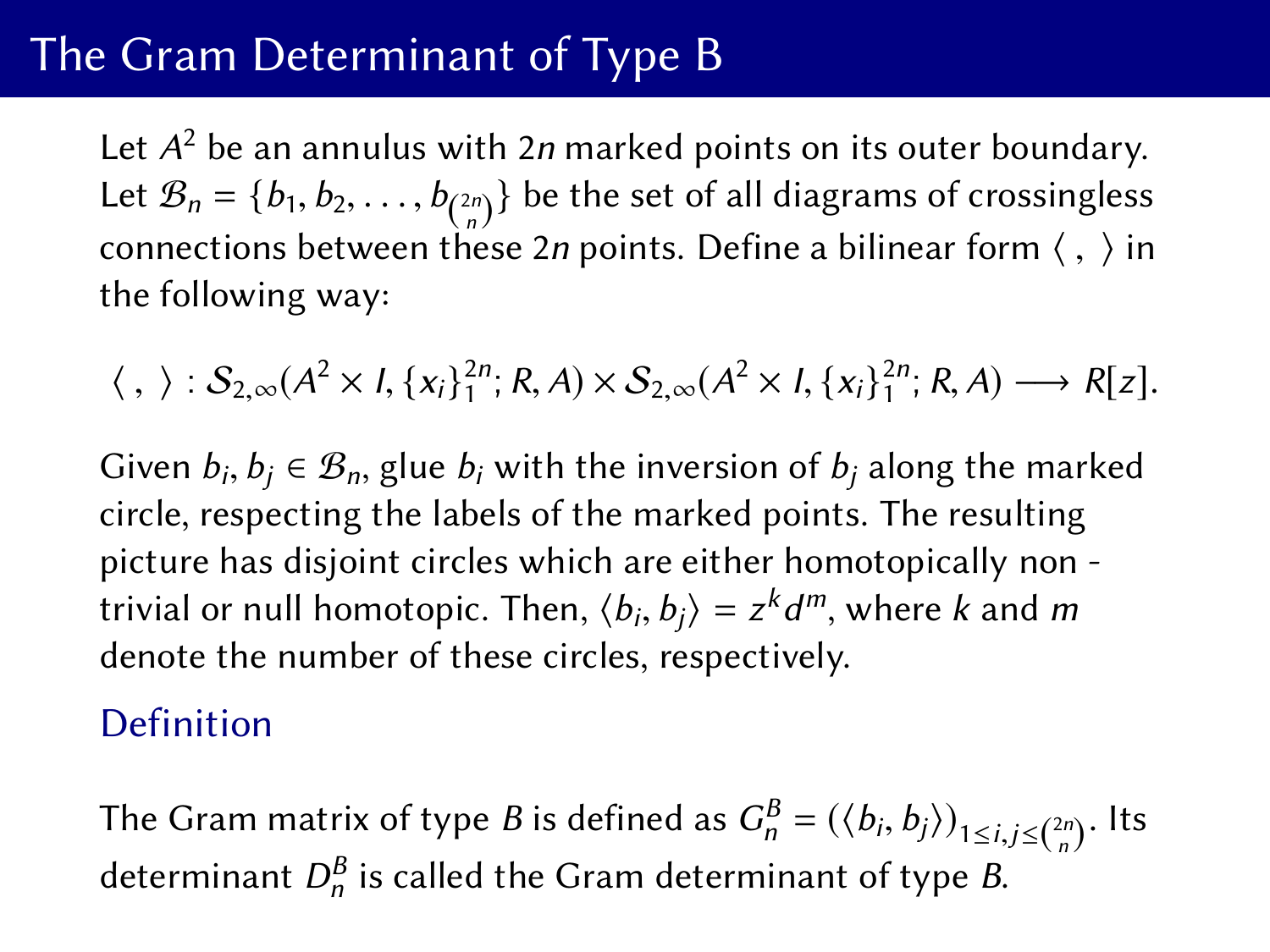# Type B Bilinear Form when  $n = 4$

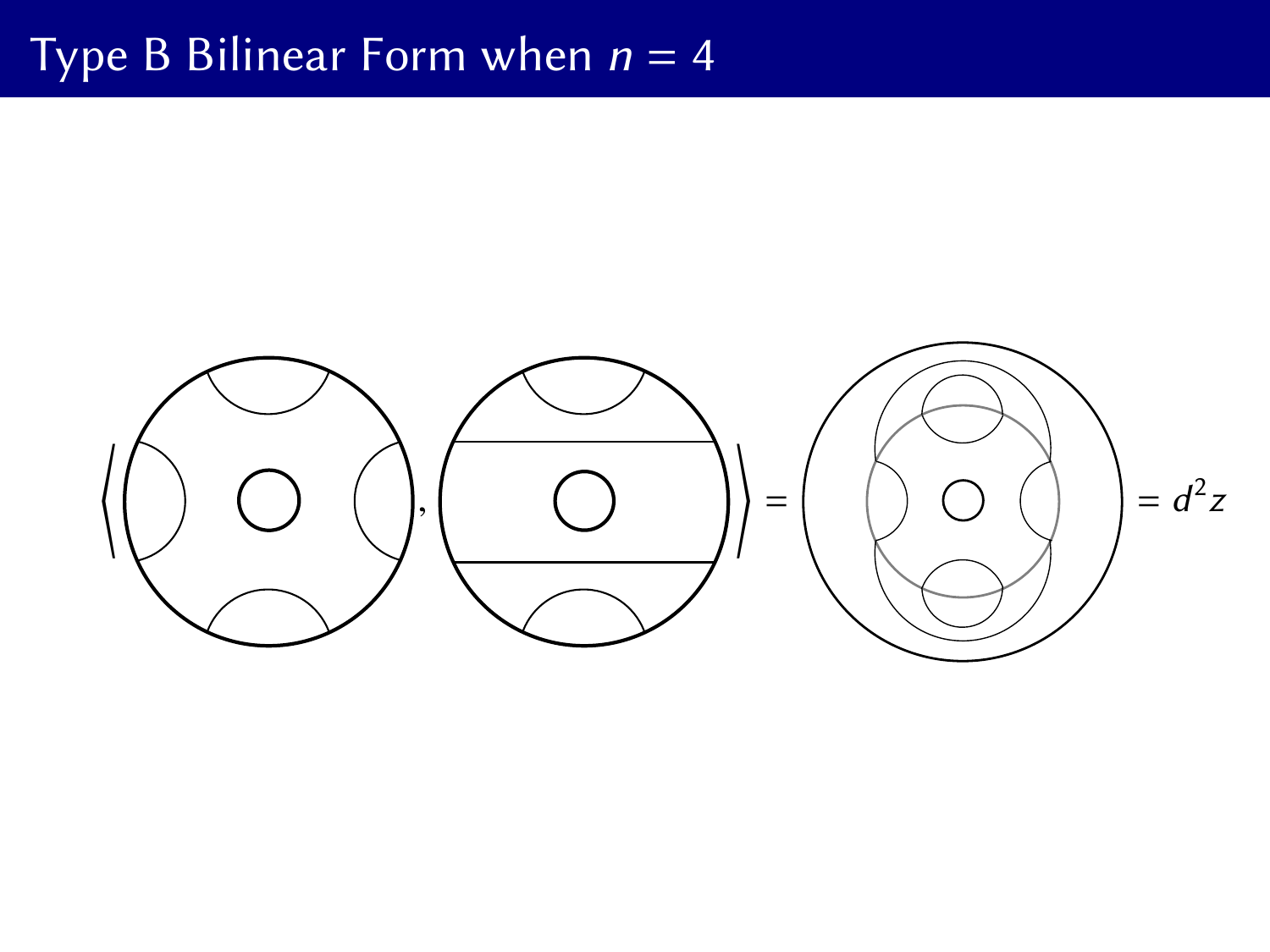### The Gram Determinant of Type B when  $n = 2$

When  $n = 2$  there are six diagrams with crossingless connections:

$$
\left\{\bigodot,\bigodot,\bigodot,\bigodot\right)\cup\bigodot,\bigodot\right\}
$$

The Gram matrix of Type B is

$$
G_n^B = \begin{pmatrix} d^2 & dz & z^2 & z & d & z \\ dz & d^2 & dz & d & z & d \\ z^2 & dz & d^2 & z & d & z \\ z & d & z & d^2 & dz & z^2 \\ d & z & d & dz & d^2 & dz \\ z & d & z & z^2 & dz & d^2 \end{pmatrix}
$$

and  $D_n^B = (d^2 - z^2)^4 (d^2 - 2 + z)(d^2 - 2 - z)$ .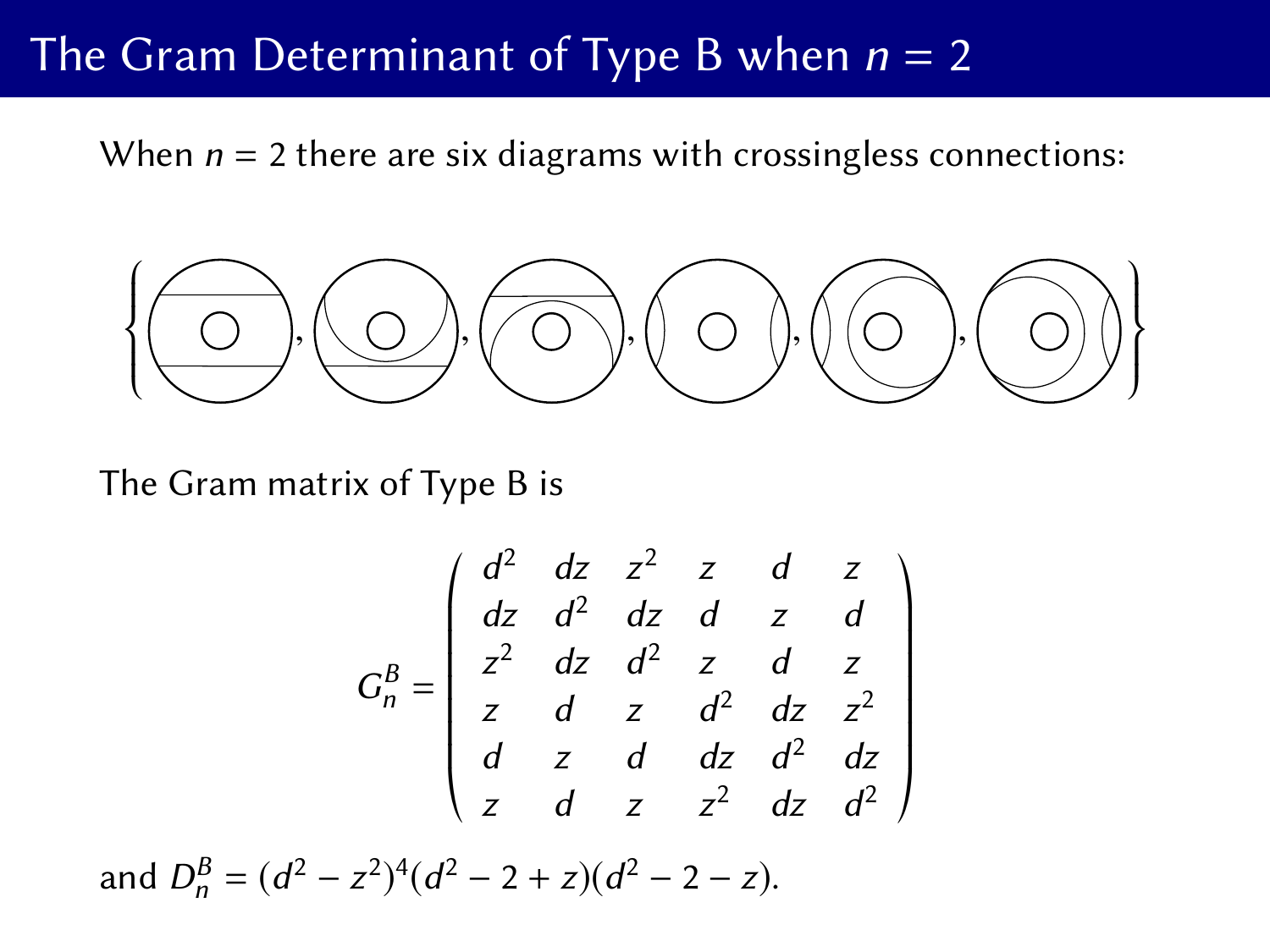Theorem (Chen - Przytycki, Martin - Saleur) Let  $R = \mathbb{Z}[d, z]$ . Then,  $D_n^B(d, z) = \prod_{i=1}^n$  $\prod_{i=1}^{n} (T_i(d)^2 - z^2)^{(\frac{2n}{n-i})}$ , where  $T_i$ denotes the Chebyshev polynomial of the first kind defined recursively by the equation  $T_{n+1}(d) = d \cdot T_n(d) - T_{n-1}(d)$ , with the initial conditions  $T_0(d) = 2$  and  $T_1(d) = d$ .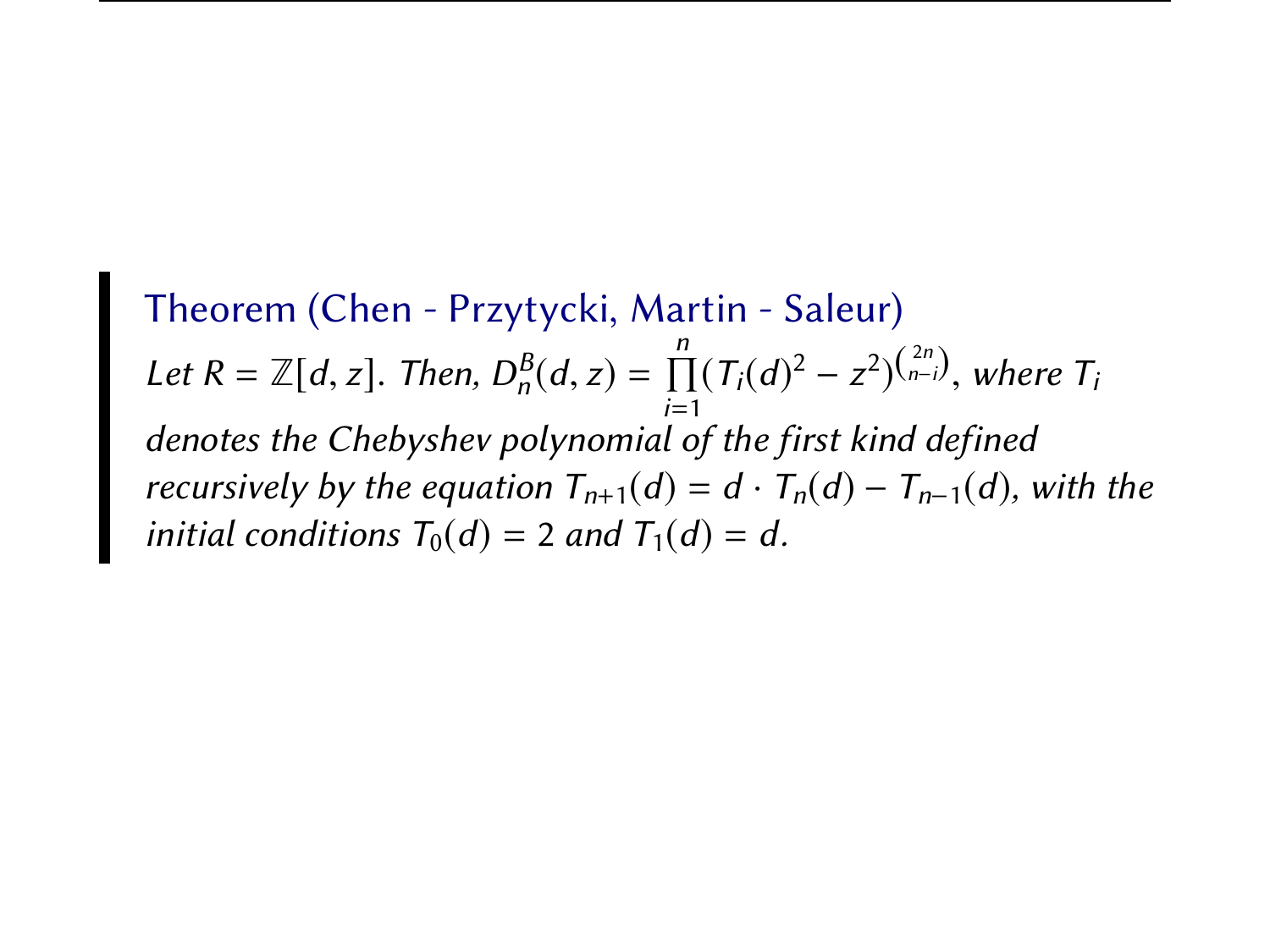Let the disc  $D^2$ , with 2n marked points on its boundary, be considered as a rectangle with  $n$  points on the top edge and  $n$  points on the bottom edge. Define a bilinear form  $\langle , \rangle$  in the following way:

$$
\langle , \rangle : S_{2,\infty}(D^2 \times I, \{x_i\}_1^{2n}) \times S_{2,\infty}(D^2 \times I, \{x_i\}_1^{2n}) \longrightarrow \mathbb{Z}[d, z].
$$

For  $a_i, a_j \in \mathcal{A}_n$ , glue  $a_i$  with the reflection, about the horizontal axis, of a which is denoted by  $\overline{a}$  such that the bottom edge of a is of  $a_j$  which is denoted by  $\bar{a}_j$ , such that the bottom edge of  $a_i$  is identified with the top edge of  $\bar a_j$ . Connect the marked points on the top edge of  $a_i$  with those on the bottom edge of  $\bar a_j$ , in the annulus, respecting the ordering of the marked points.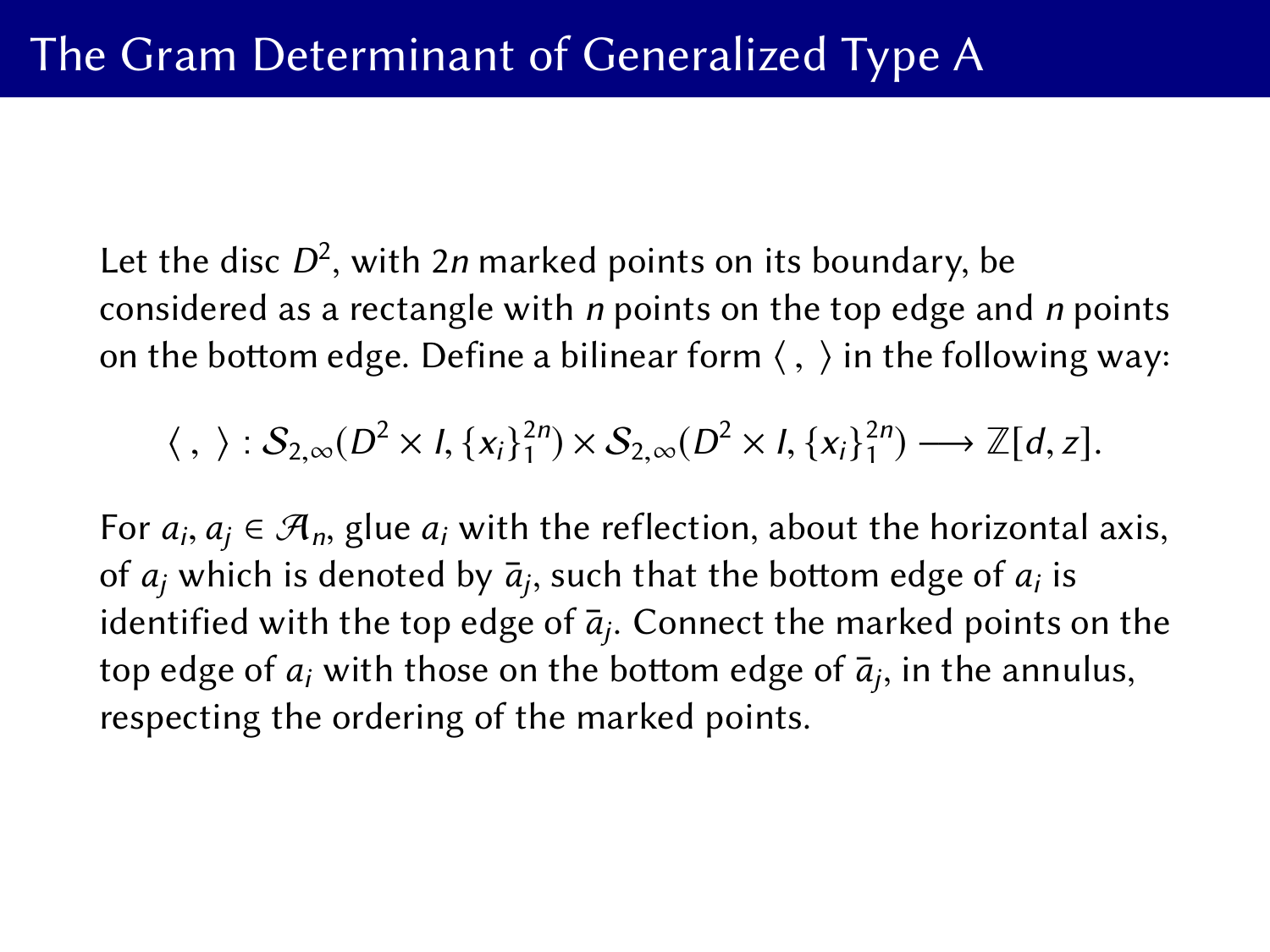## Generalized Type A Bilinear Form

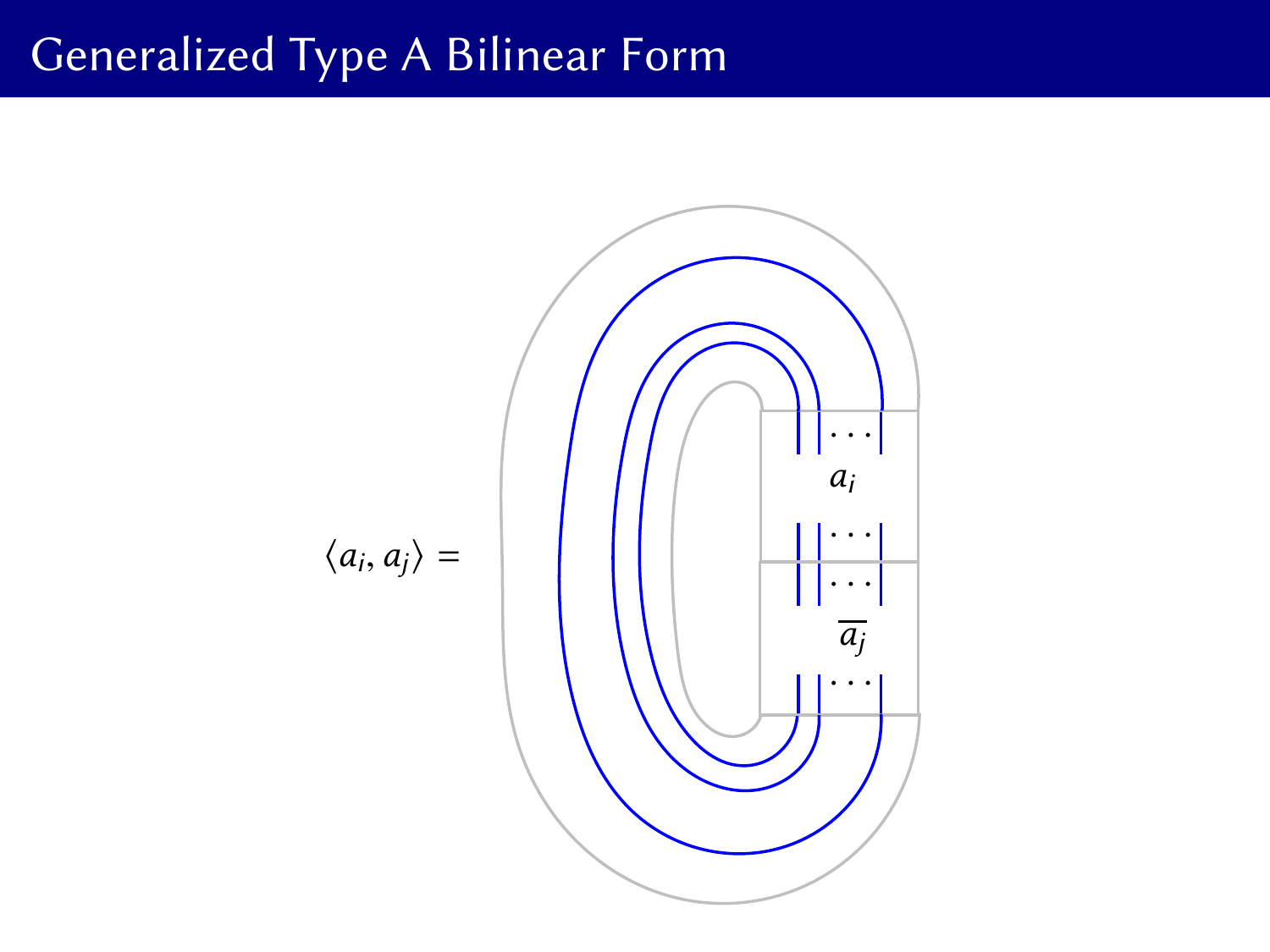The result is an annulus with two types of disjoint circles, homotopically trivial and non - trivial. Thus, we define,  $\langle a_i, a_j \rangle = d^k z^m$  where k and m denote the number of these circles<br>respectively respectively.

### Definition

We define the Gram matrix of generalized type A as  $G_n^{A^{gen}} = (\langle a_i, a_j \rangle)_{1 \le i,j \le c_n}$ , and denote its determinant by  $D_n^{A^{gen}}$  $n^{A^{s^{cn}}}$ .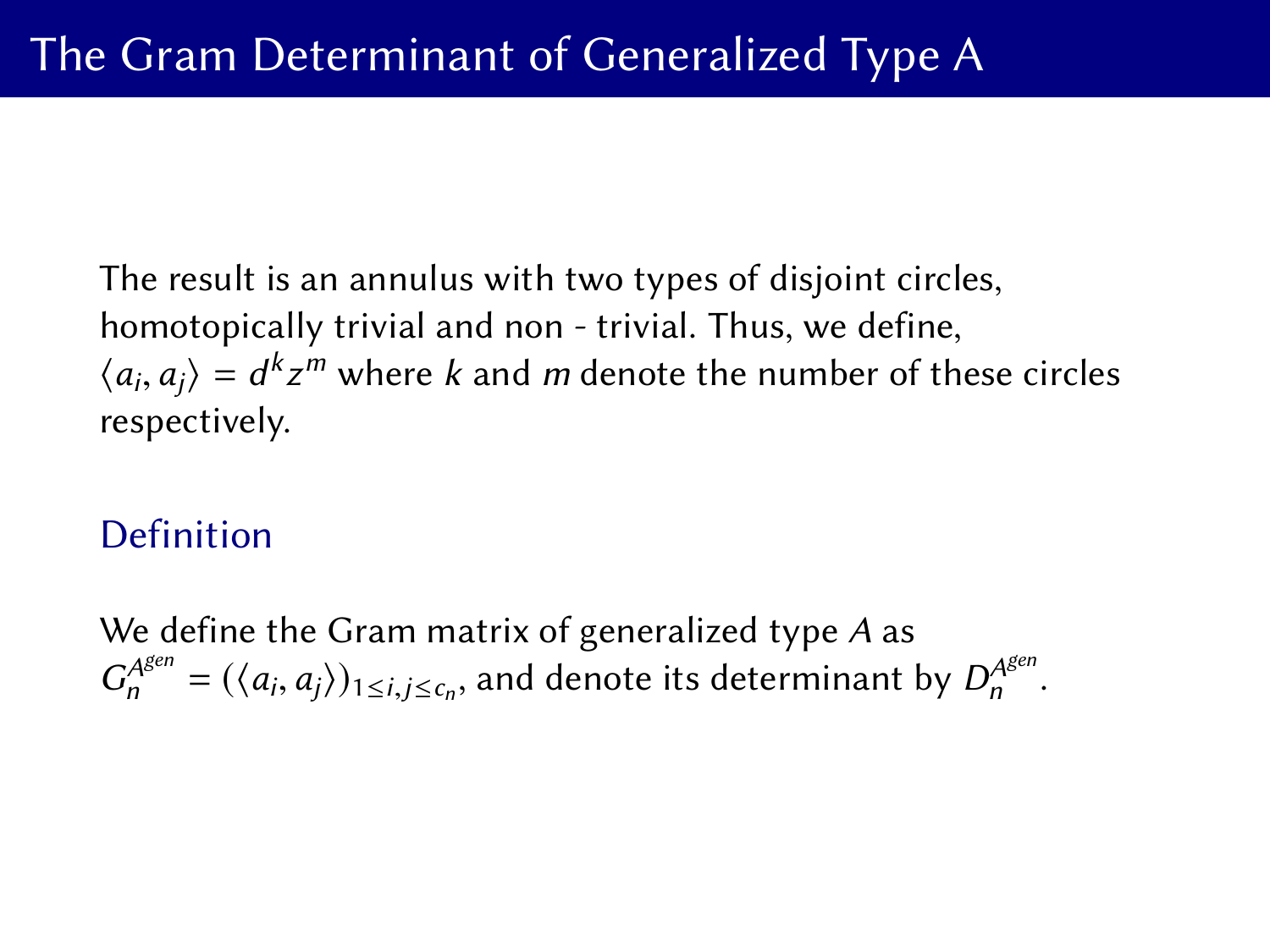Theorem (B. - Ibarra - Mukherjee - Przytycki) The Gram determinant of generalized type A is given by the following formula:

$$
D_n^{A^{gen}}(d, z) = D_n^A(d) \prod_{i=0}^{\lfloor \frac{n}{2} \rfloor} \left( \frac{S_{n-2i}(z)}{\Delta_{n-2i}(d)} \right) \left( {n \choose i} - {n \choose i-1} \right)^2,
$$

where  $S_k(z)$  denotes the Chebyshev polynomial of the second kind, defined recursively by the equation  $S_{k+1}(z) = z \cdot S_k(z) - S_{k-1}(z)$ , with the initial conditions  $S_0(z) = 1$  and  $S_1(z) = z$ .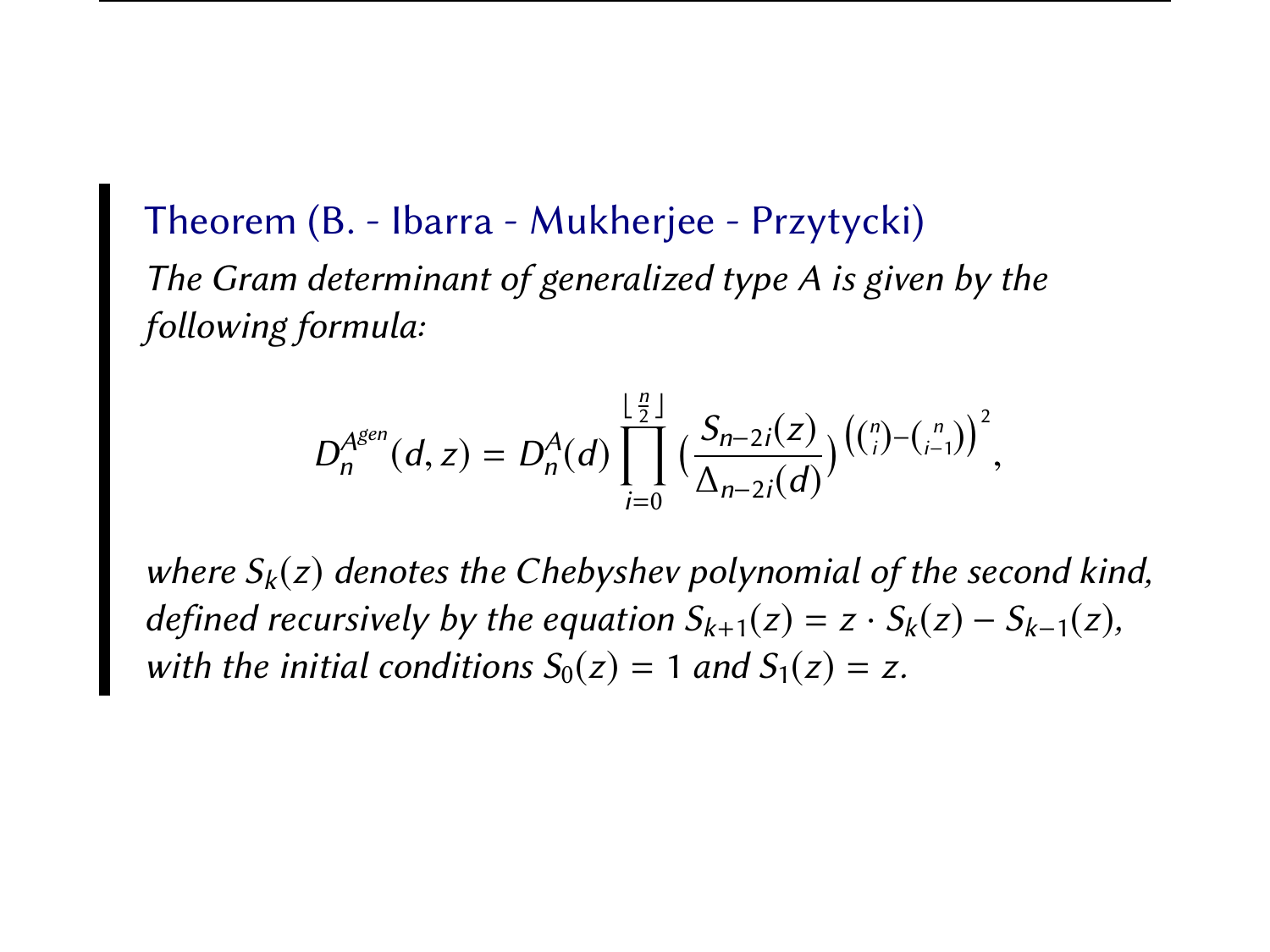### Definition (Jones)

Let  $p : \mathbb{B}_n \longrightarrow S_n$  be a map, where  $\mathbb{B}_n$  denotes the Artin braid group and  $S_n$ , the permutation group. This function sends a braid word to the induced permutation. Define  $F_n = \sum\limits_{\pi \in S_n} (A^3)^{|\pi|} b_{\pi} \in \mathbb{Z}[A^{\pm 1}] \mathbb{B}_n$  $\pi \in S_n$ 

where  $|\pi|$  is the length of the permutation  $\pi$  and  $b_{\pi}$  is the unique, minimal positive braid such that  $p(b) = \pi$ minimal, positive braid such that  $p(b_\pi) = \pi$ .

The *n<sup>th</sup>* Jones - Wenzl idempotent, denoted by  $f_n$ , is defined to be  $\frac{F_n}{f_n} \in \mathbb{O}(4)\mathbb{R}$  where  $\{n\} = 1 + a + a^2 + \cdots + a^{n-1}$  and  $F_n$  $\frac{F_n}{(\{n\}_A)^1} \in \mathbb{Q}(A) \mathbb{B}_n$ , where  $\{n\}_q = 1 + q + q^2 + \cdots + q^{n-1}$ , and  $({n \brace q})! = {1 \brace q \cdot {2 \brace q \cdots {n \brace q}}.$ 

**E** The Jones - Wenzl idempotent is evaluated in  $TL_n(d)$  by taking the quotient of  $\mathbb{Q}(A)\mathbb{B}_n$  by the Kauffman bracket skein relations.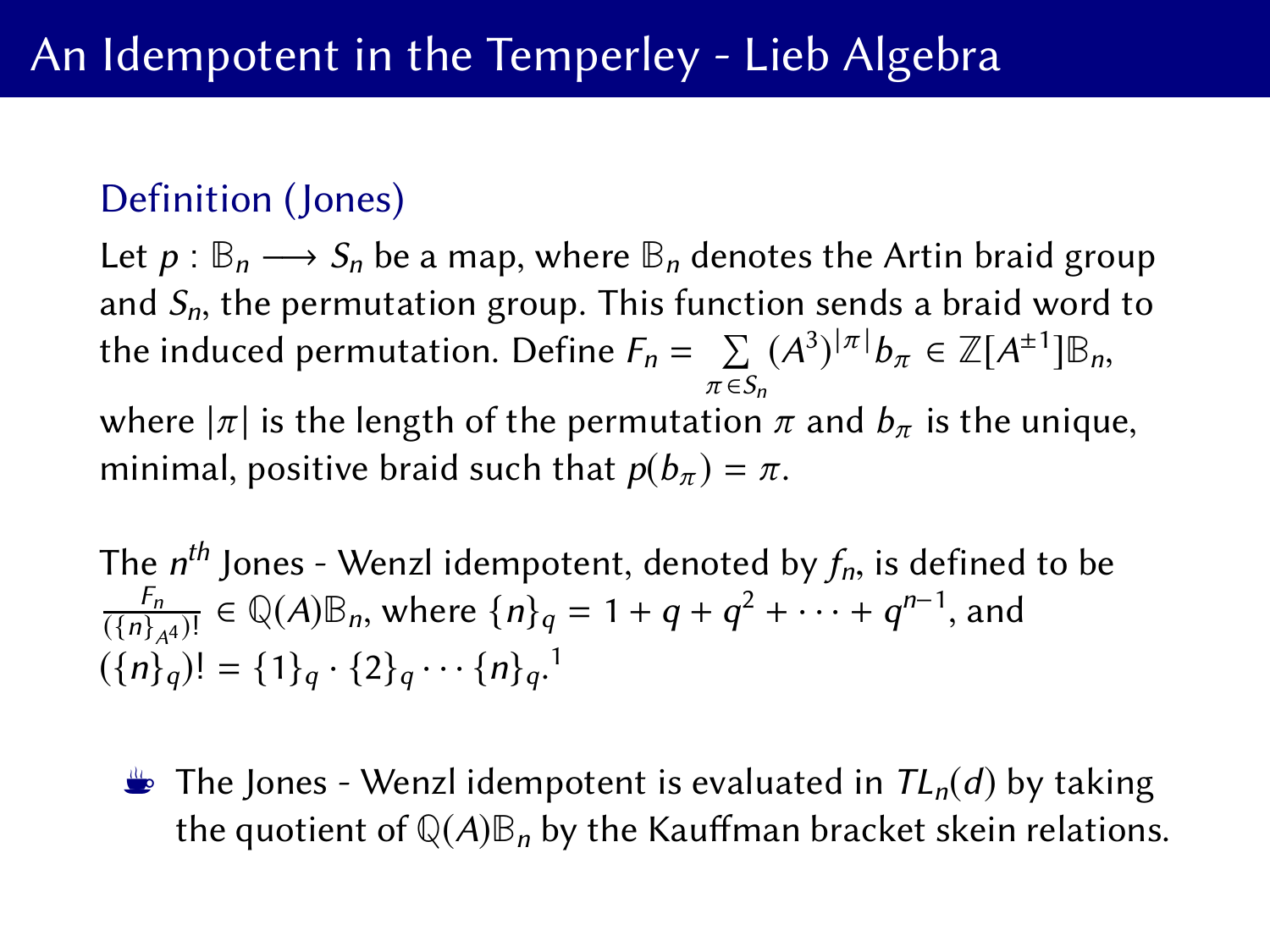### Theorem (Wenzl)

The n<sup>th</sup> Jones - Wenzl idempotent,  $f_n \in TL_n(d)$ , satisfies the following properties:

- 1.  $f_n e_i = 0 = e_i f_n$ , for  $1 \le i \le n 1$ ,
- 2.  $(f_n 1)$  belongs to the algebra generated by  $\{e_1, e_2, \ldots, e_{n-1}\}$ , and

$$
3. \textit{f}_{n}f_{n}=f_{n}.
$$

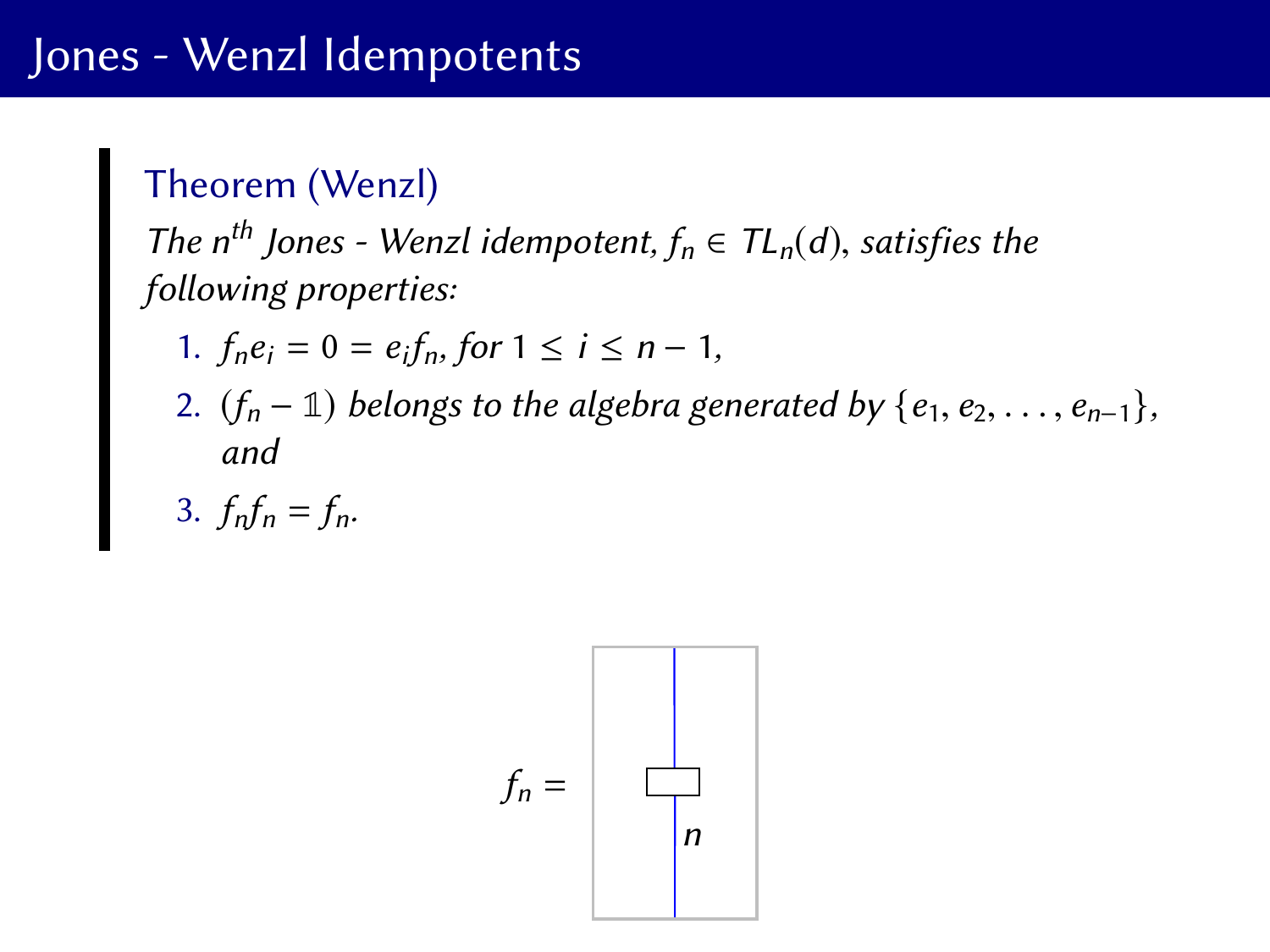#### Definition

The triple  $(a, b, c)$  of non - negative integers is said to be admissible if  $a + b + c$  is even,  $a \leq b + c$ ,  $b \leq a + c$  and  $c \leq a + b$ .

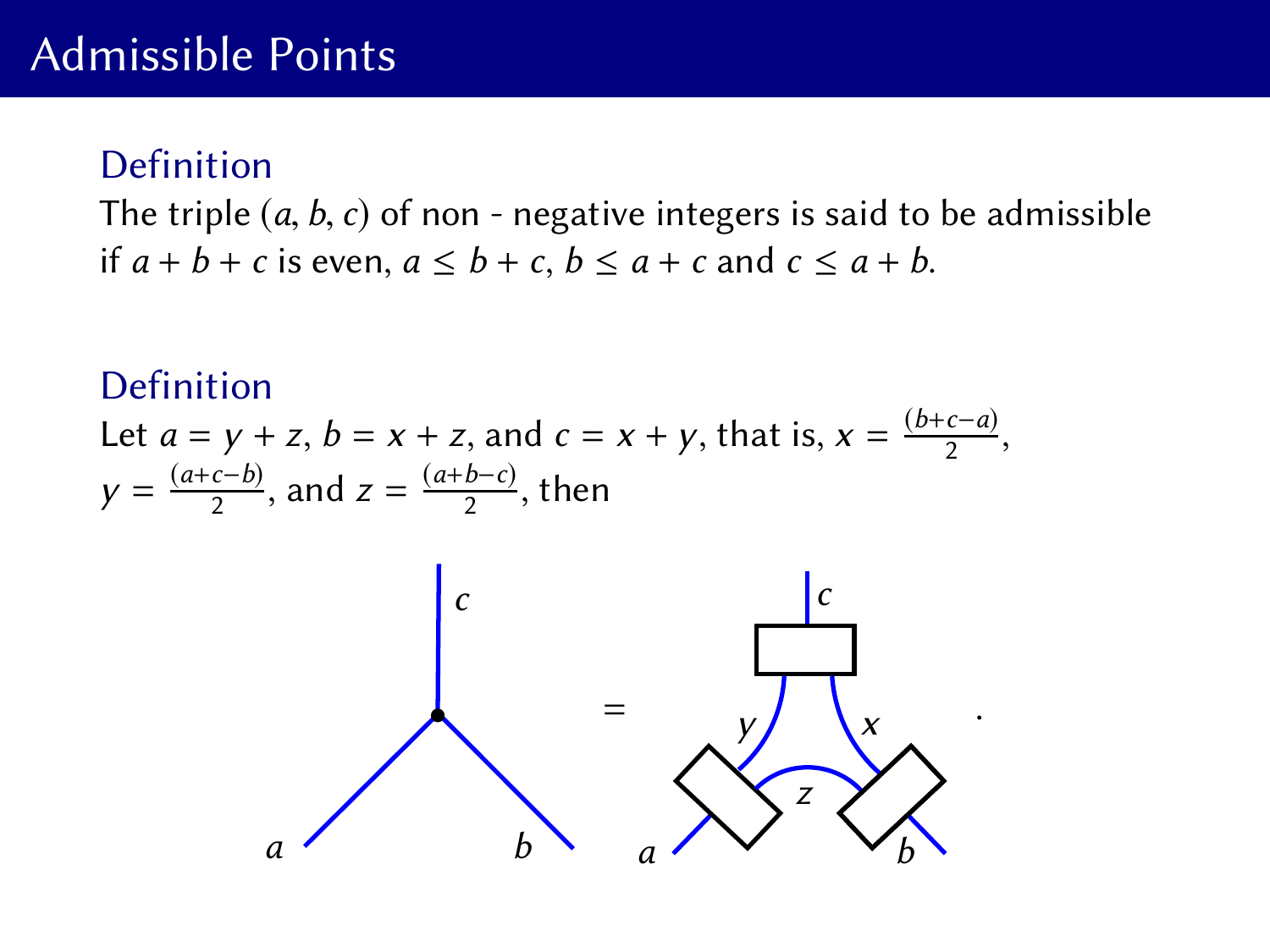# Theta Nets

The following depicts the trace of the bilinear form of two triple point diagrams. The resulting picture is called a decorated Theta net.



#### Definition

A Theta net evaluation is the value of this net in the Temperley - Lieb algebra.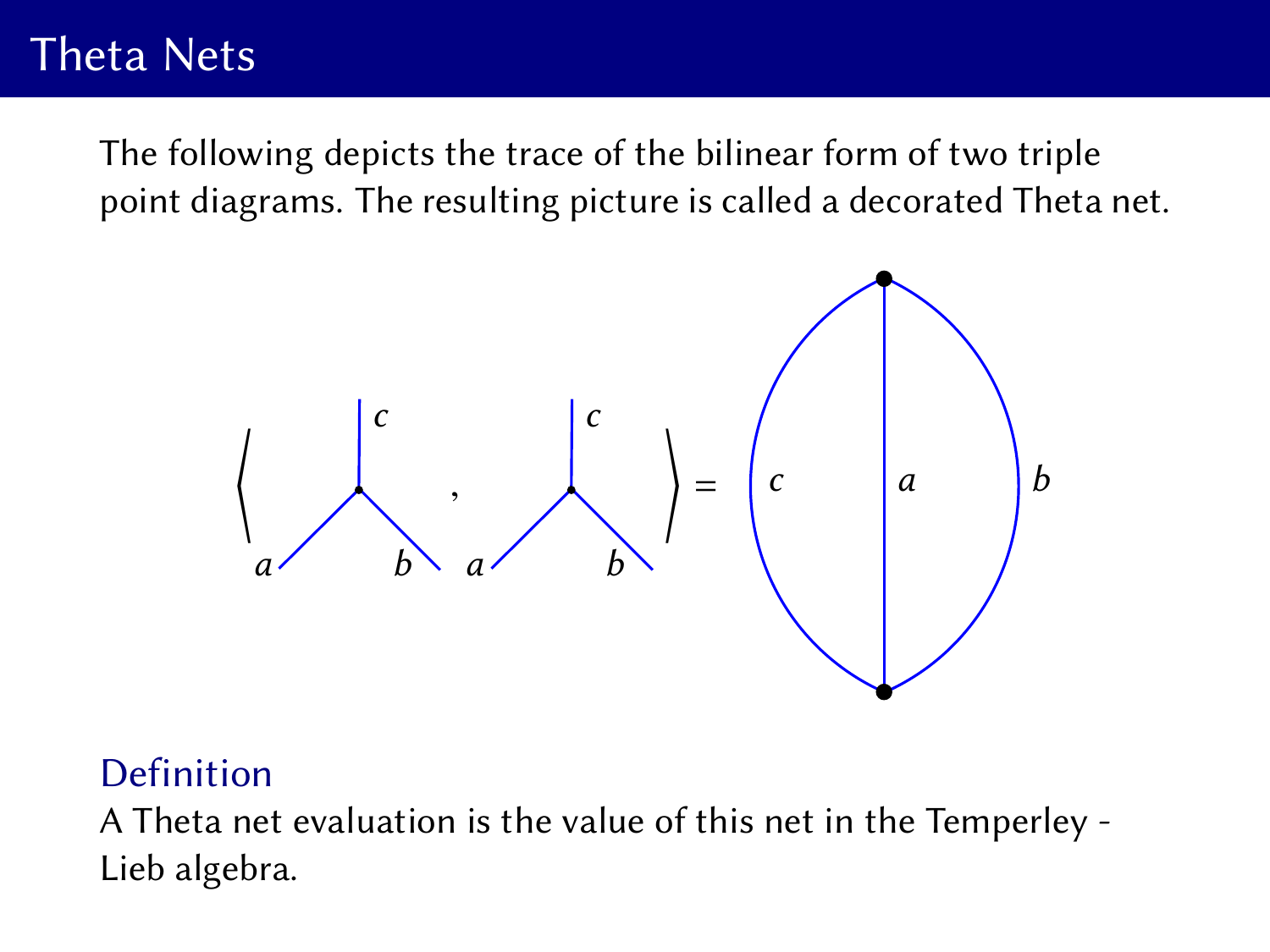## Theta Nets Continued



Theorem (Masbaum - Vogel, Kauffman - Lins, Lickorish) Let  $\Delta_n!$  denote the product  $\Delta_n\Delta_{n-1}\cdots\Delta_1$ . Then

$$
\Gamma_{\mathbb{R}^2}(x, y, z) = \frac{\Delta_{x+y+z}! \Delta_{x-1}! \Delta_{y-1}! \Delta_{z-1}!}{\Delta_{x+y-1}! \Delta_{x+z-1}! \Delta_{y+z-1}!}
$$

$$
\sum_{x}^{\infty} \Gamma_{Ann}(x, y, z) = \frac{S_{x+y}(x)}{\Delta_{x+y}} \Gamma_{\mathbb{R}^2}(x, y, z).
$$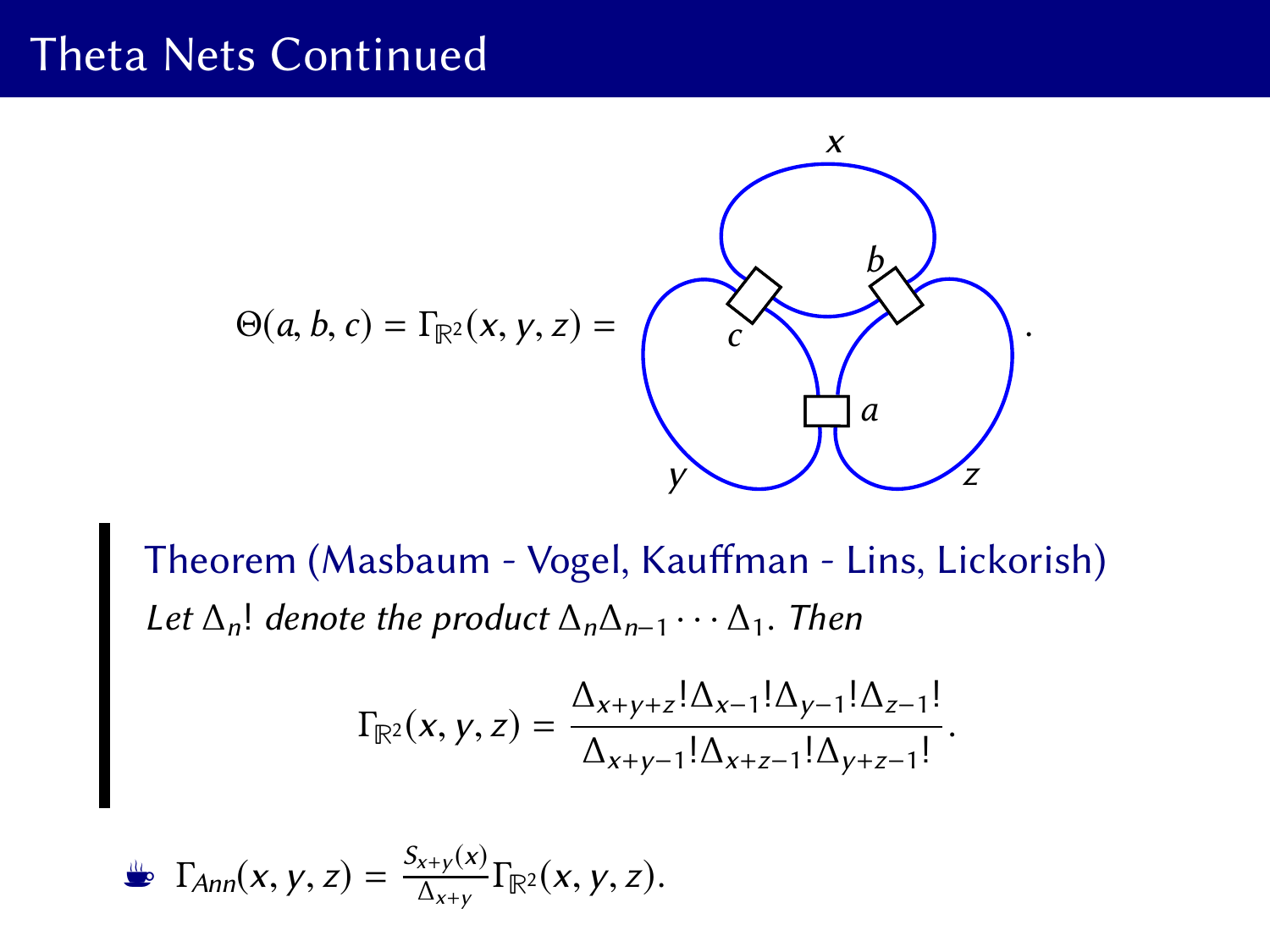- To compute the Gram determinant  $D_n^{A^{\text{gen}}}$  $n^{A^{scn}}$ , we change the basis of the Temperley - Lieb alegbra so that the new basis elements are orthogonal to each other and in the new basis the Gram matrix is a diagonal matrix.
- This change of basis is given by an upper triangular matrix with 1's on the diagonal. Therefore, the Gram determinant is unchanged by the change of basis.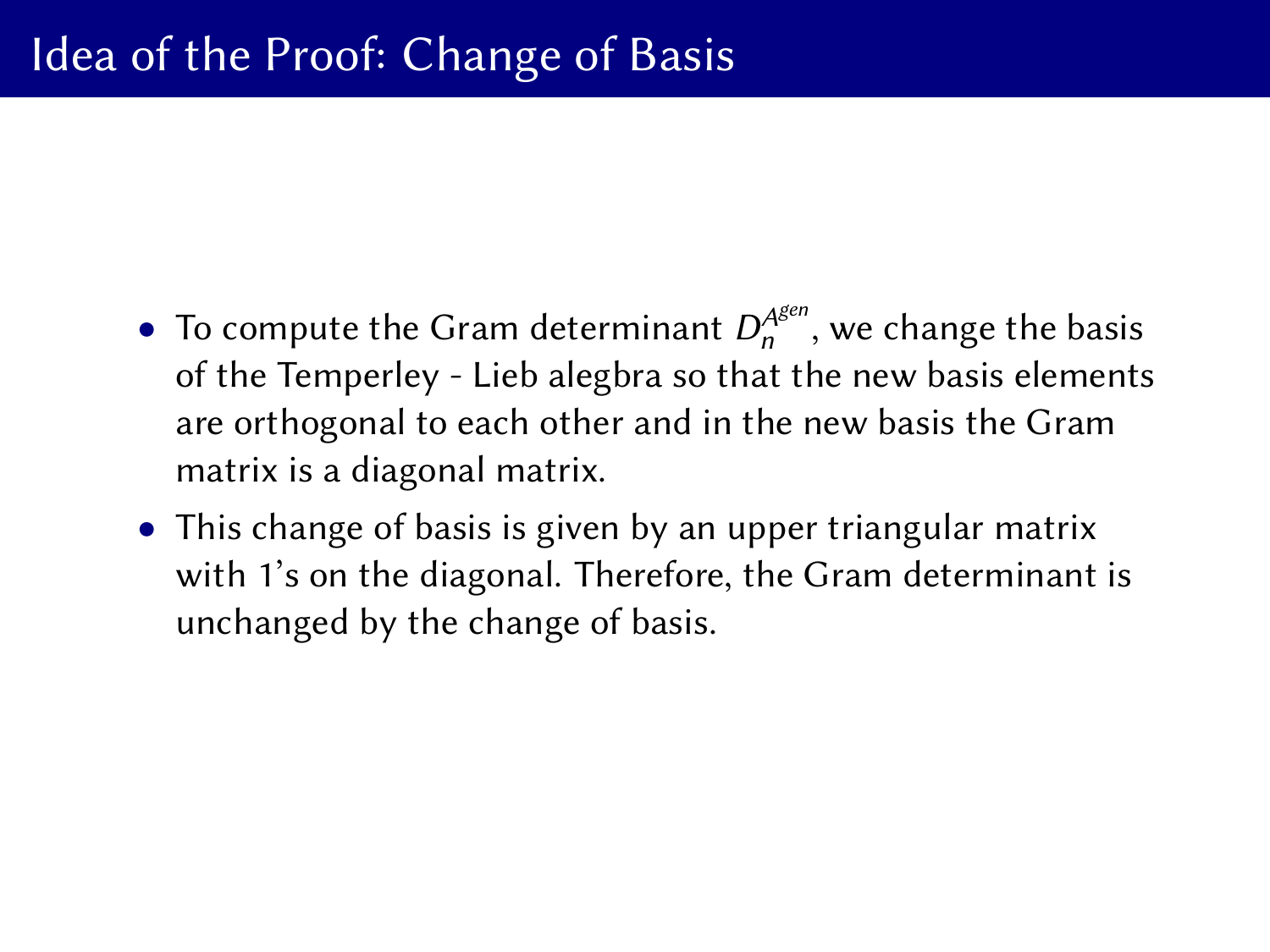# The Change of Basis

### Definition

Consider the finite sequence  $\{a_1, a_2, \ldots, a_{2n-1}\}$  of natural numbers which satisfies the following two conditions:

1. 
$$
a_1 = a_{2n-1} = 1
$$
 and

2. 
$$
|a_i - a_{i-1}| = 1 \,\forall i.
$$

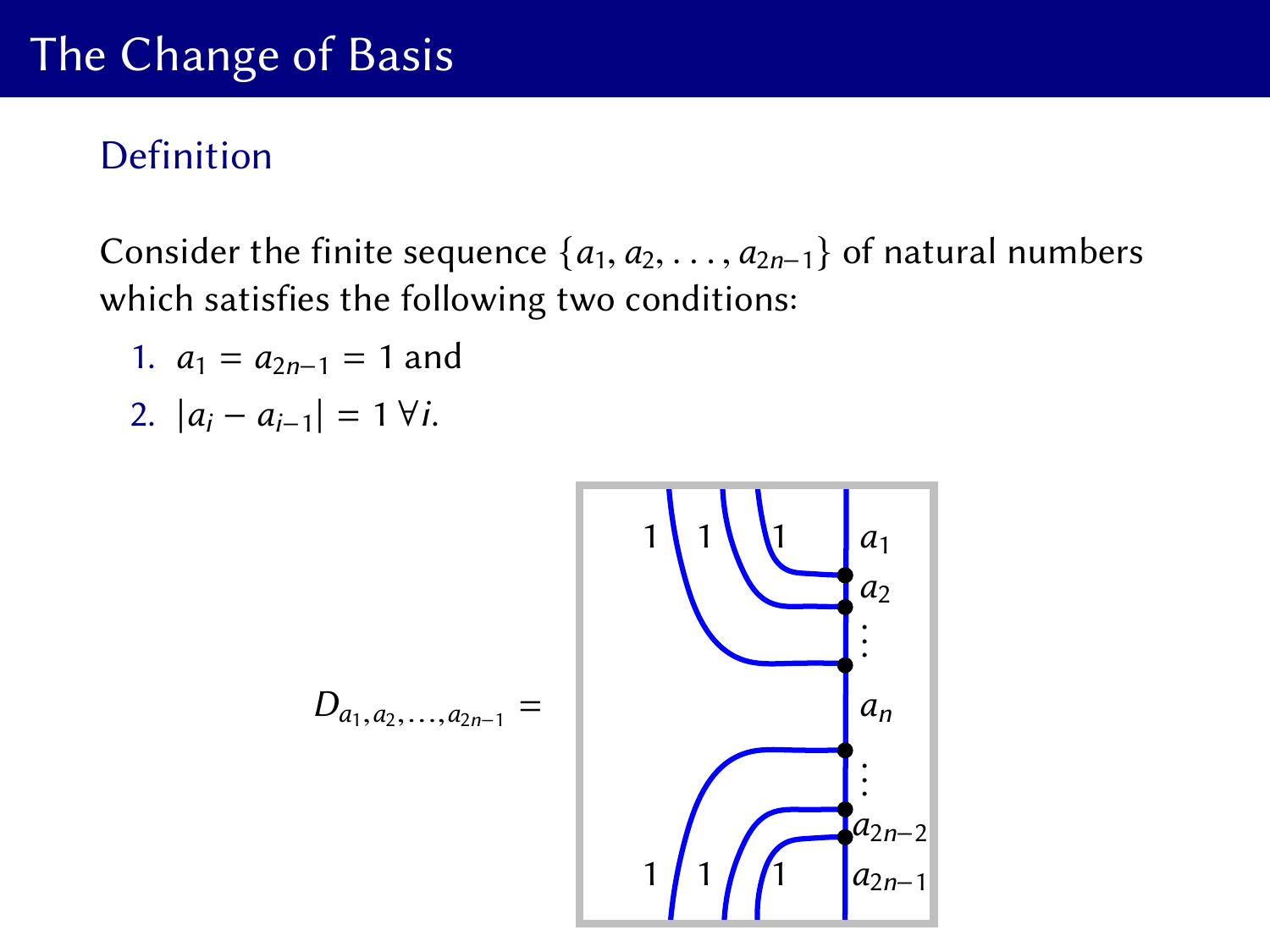# New Basis for  $Tl_3(d)$

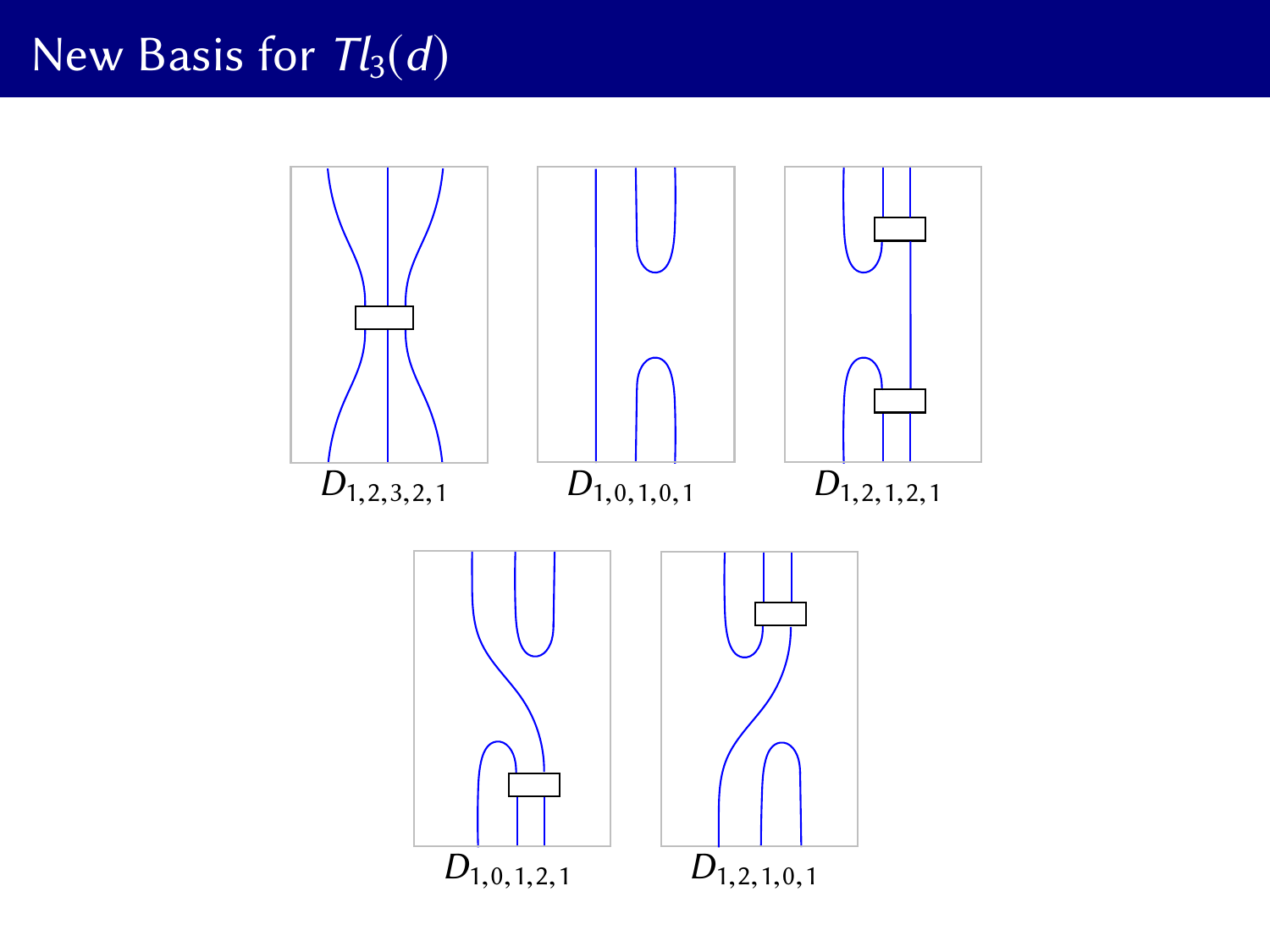- To find the diagonal entries of the new Gram matrix, we use the properties of theta nets. The difference with the Gram determinant of generalized type A is that the theta nets are evaluated in the annulus and not in the disc and therefore, we deal with two-variable polynomials. Hence, we use the fact that the trace of the Jones - Wenzl idempotents, in the annulus, is the Chebyshev polynomial of the second kind.
- Finally, we use the combinatorial properties of mountain paths to find a closed formula for the Gram determinant of generalized type A.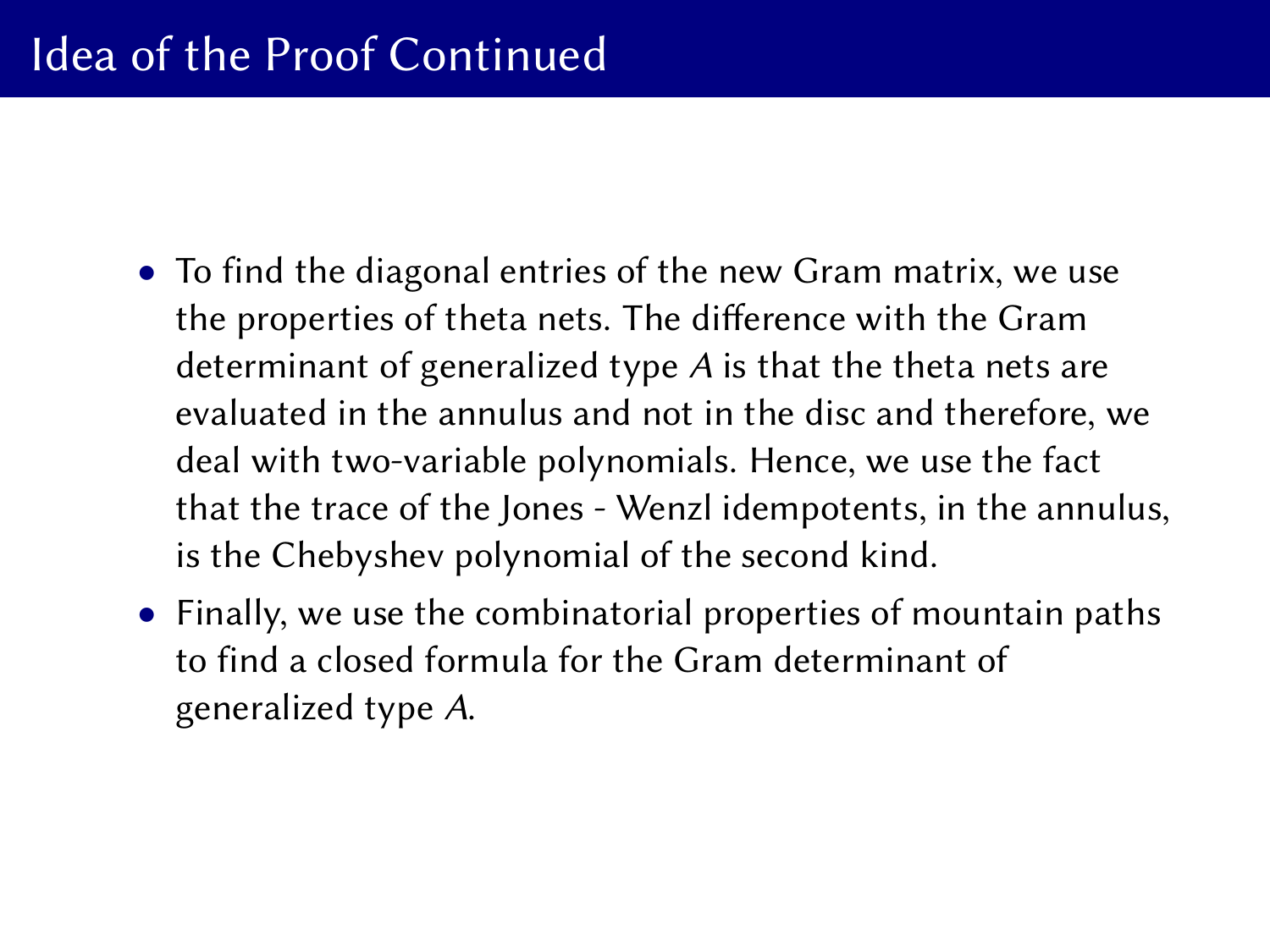Consider a Möbius band with 2*n* marked points on its boundary and let  $Mb<sub>n</sub>$  denote the set of all diagrams of crossingless connections between these 2n points. Then the number of such diagrams is,

$$
|Mb_n| = \sum_{k=0}^n \binom{2n}{k} = 2^{2n-1} + \frac{1}{2}\binom{2n}{n}.
$$

In the formula  $\sum^{n}$  $k=0$  $\binom{2n}{k}$  $\binom{2n}{k}$ , k gives the number of curves that are disjoint from the crosscap.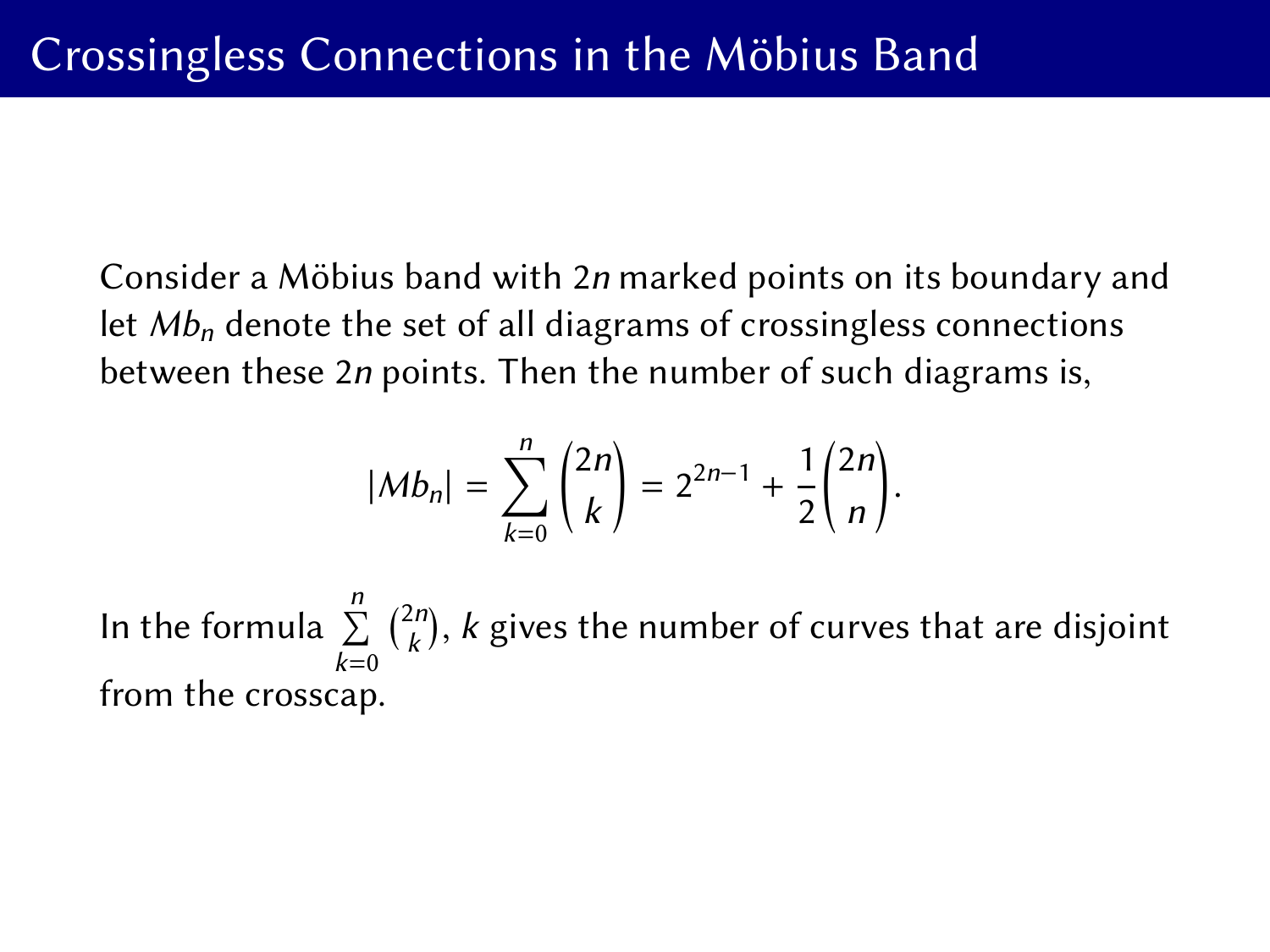# Crossingless Connection Diagrams when  $n = 1$

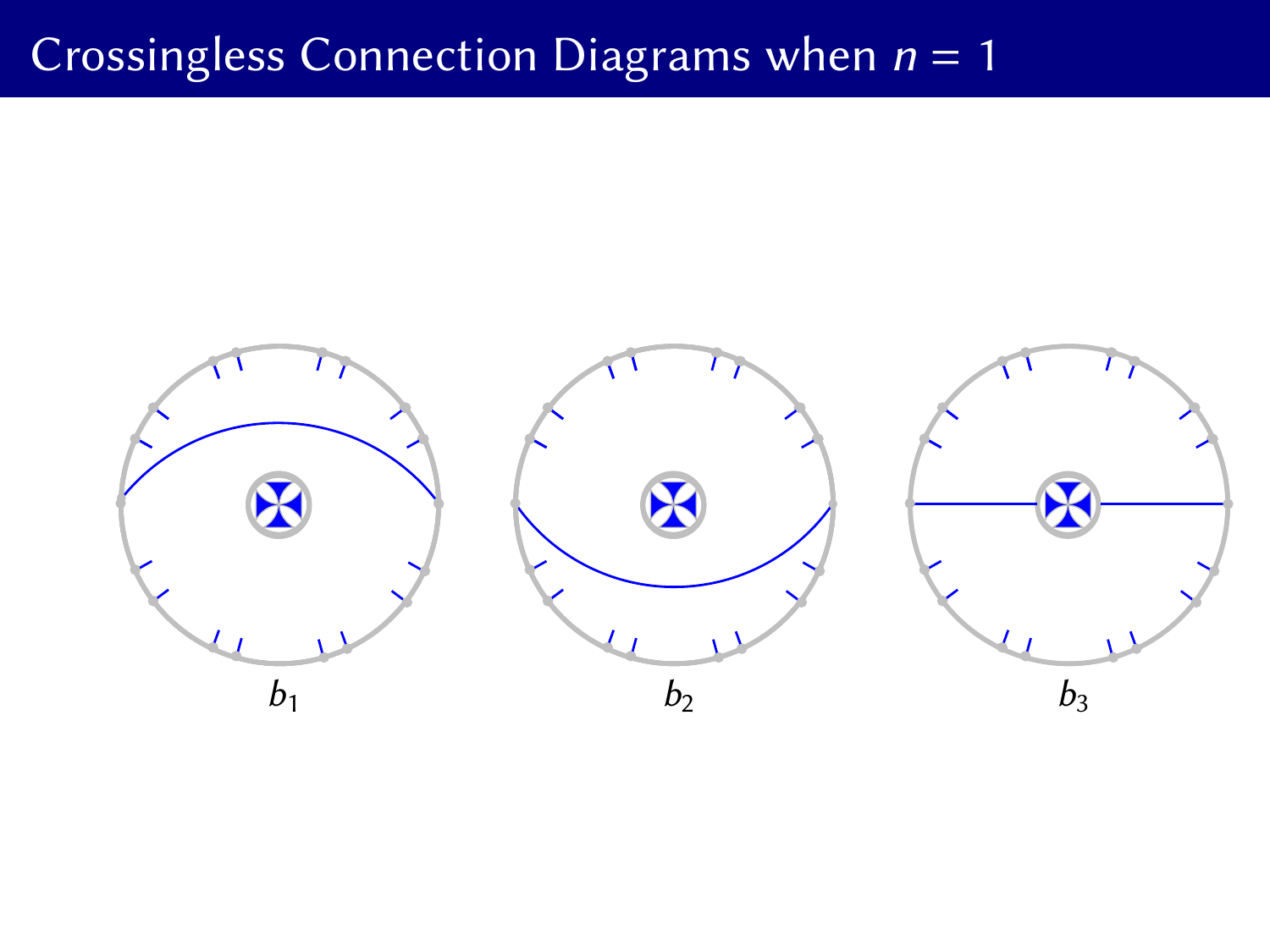# Crossingless Connection Diagrams when  $n = 2$

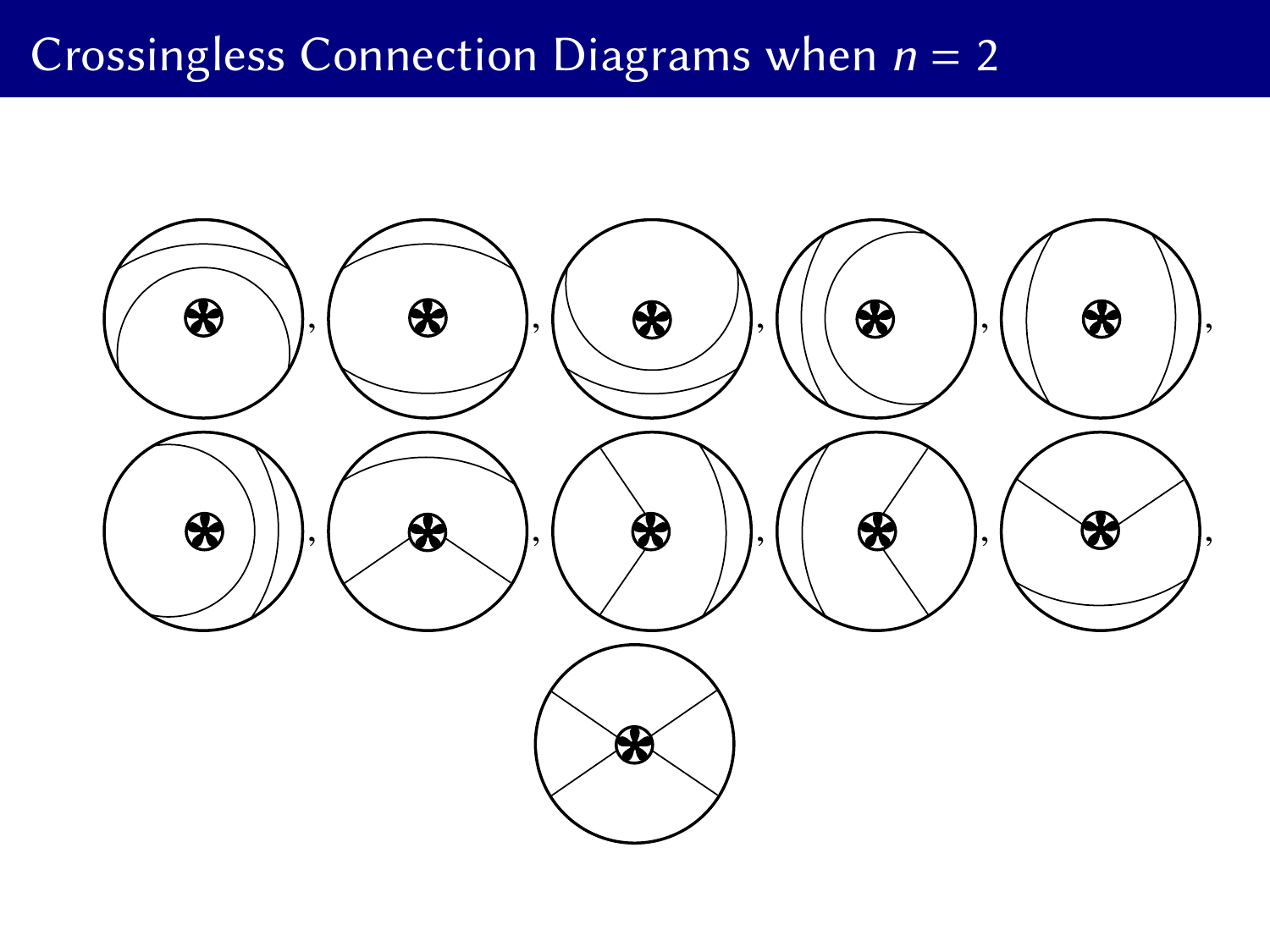# The Gram Determinant of Type Mb

Define a bilinear form  $\langle , \rangle$  in the following way:

 $\langle , \rangle : S_{2,\infty}(Mb \hat{\times} I, \{x_i\}_1^{2n}) \times S_{2,\infty}(Mb \hat{\times} I, \{x_i\}_1^{2n}) \longrightarrow \mathbb{Z}[d, w, x, y, z],$ 

where  $d$ ,  $w$ ,  $x$ ,  $y$ , and  $z$  denote the five homotopically distinct simple closed curves on the Klein bottle.

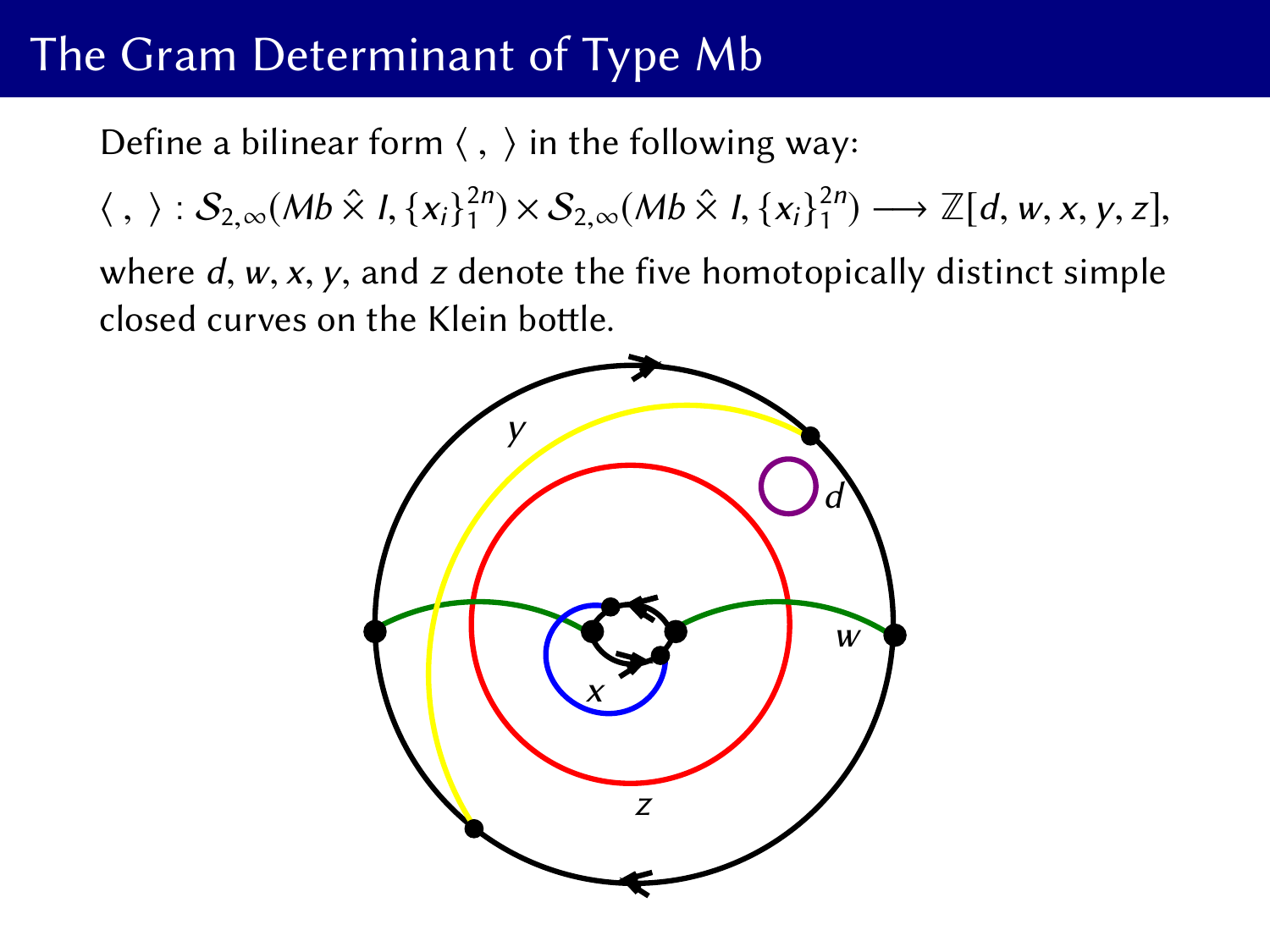Given  $m_i$ ,  $m_j$  ∈ Mb<sub>n</sub>, glue the boundary component of  $m_i$  with that of the inversion of  $m_i$  along the marked circle, respecting the label of the inversion of  $m_i$  along the marked circle, respecting the labels of the marked points. The result is a collection of disjoint simple closed curves on the Klein bottle which are of the five different types as shown before.

Thus, we define  $\langle m_i, m_j \rangle = d^m x^n y^k z^l w^h$  where m, n, k, l and h denote<br>the number of these simple closed curves, respectively the number of these simple closed curves, respectively. The Gram matrix of type Mb is defined as  $G_n^{Mb} = (\langle m_i, m_j \rangle)_{1 \le i, j \le |Mb_n|}$  and its determinant is denoted by  $D_n^{Mb}$ .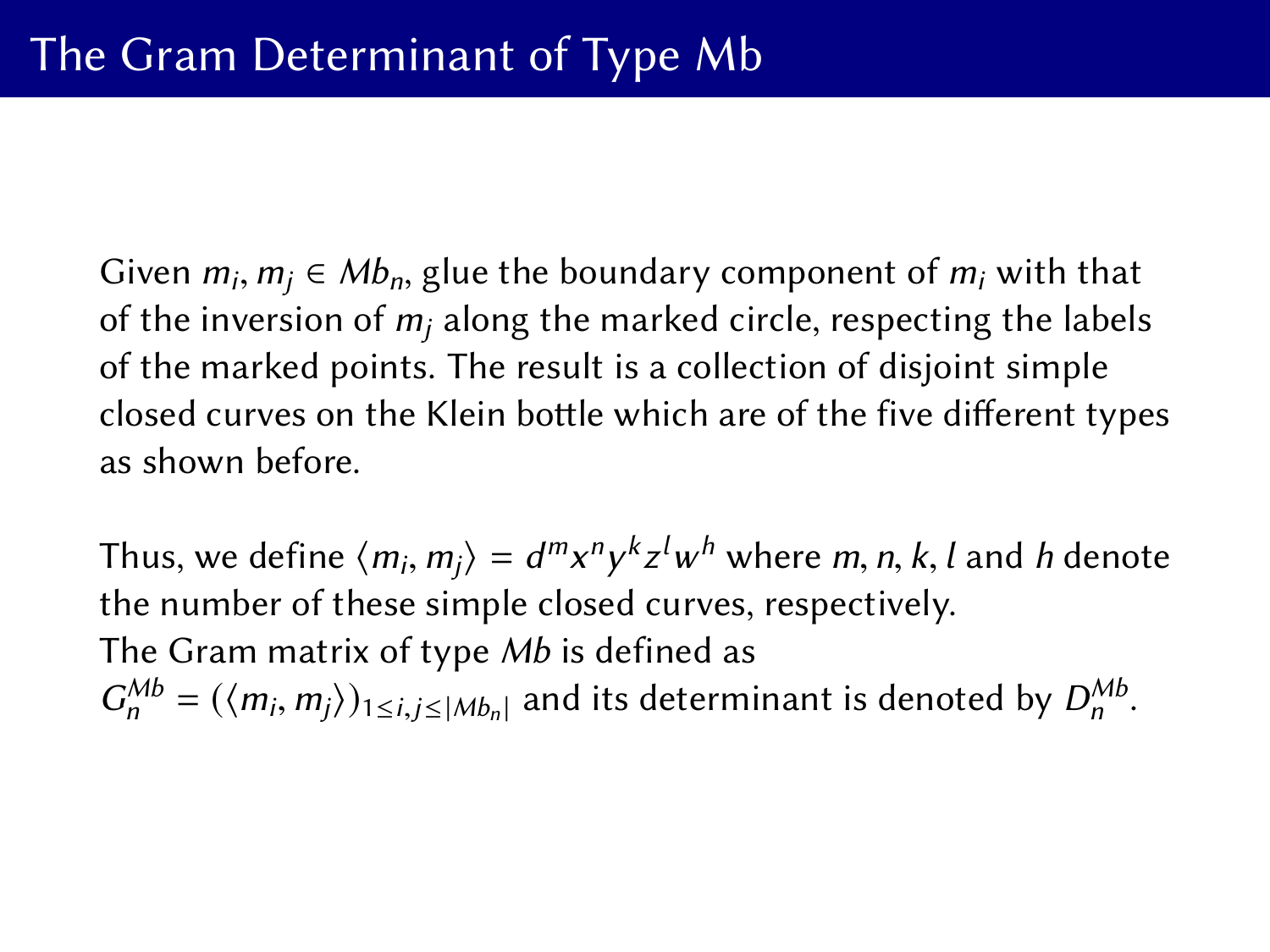The Gram Determinant of Type Mb when  $n = 2$ 

|                          | ริ               | $\bullet$ | ڡ     | (●    | $\bullet$ | $\bullet$    |    |    |    |    |                  |
|--------------------------|------------------|-----------|-------|-------|-----------|--------------|----|----|----|----|------------------|
| ₹                        | $d^2$            | dz        | $z^2$ | Z     | d         | z            | dy | y  | yz | У  | z                |
| $\bullet$                | dz               | $d^2$     | dz    | d     | Z         | d            | dy | У  | dy | y  | d                |
| $\overline{\mathscr{C}}$ | $z^2$            | dz        | $d^2$ | Z     | d         | z            | yz | У  | dy | У  | z                |
| (●                       | Z                | d         | Z     | $d^2$ | dz        | $z^2$        | У  | yz | У  | dy | z                |
| $\bullet$                | d                | z         | d     | dz    | $d^2$     | dz           | y  | dy | y  | dy | d                |
| $\bullet)$               | Z                | d         | Z     | $z^2$ | dz        | $d^2$        | y  | dy | У  | yz | Z                |
| ×.                       | dx               | dx        | XZ    | X     | X         | $\pmb{\chi}$ | dw | w  | xy | w  | $\boldsymbol{x}$ |
| ⋟                        | $\boldsymbol{x}$ | X         | X     | XZ    | dx        | dx           | W  | dw | W  | xy | $\pmb{\chi}$     |
| v                        | XZ               | dx        | dx    | X     | X         | $\pmb{\chi}$ | xy | w  | dw | W  | X                |
| ∢                        | X                | X         | X     | dx    | dx        | XZ           | w  | xy | w  | dw | x                |
|                          | Z                | d         | z     | Z     | d         | z            | y  | y  | y  | y  | $w^2$            |

 $D_2^{Mb} = (d-z)^4[(d+z)w-2xy]^4(d^2(d^2-4))(d^2-2+z)[(d^2-2-z)(w^2-2)-2(2-z)]$ =  $(T_1(d)-z)^4[(T_1(d)+z)T_1(w)-2xy]^4(T_4(d)-2)(T_2(d)+z)[(T_2(d)-z)T_2(w)-2(2-z)].$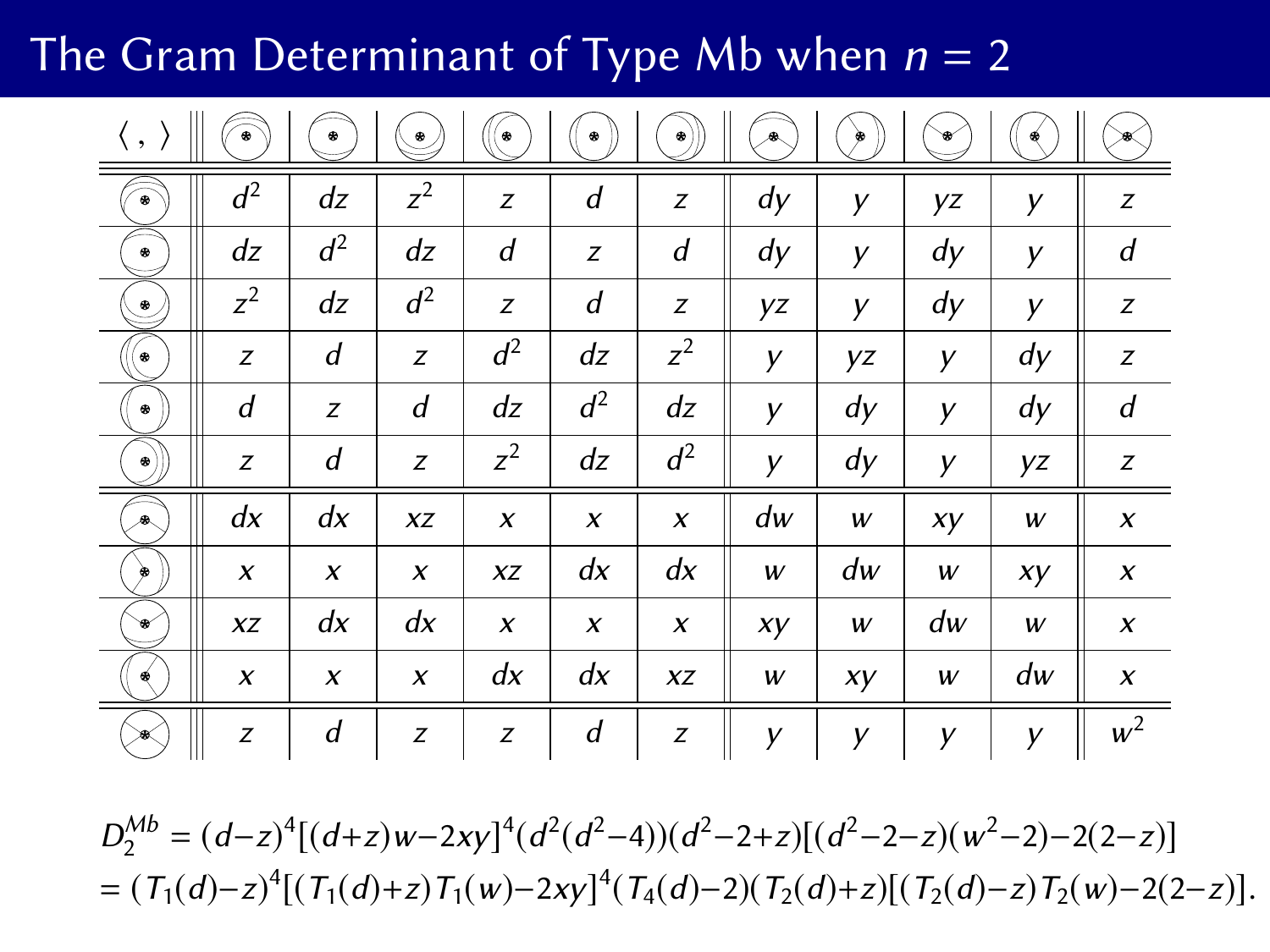## Chen's Conjecture

$$
D_n^{(Mb)}(d, w, x, y, z) = \prod_{k=1}^n (T_k(d) + (-1)^k z)^{\binom{2n}{n-k}}
$$
  

$$
\prod_{\substack{k=1 \ k \text{ odd} \\ k \text{ odd}}}^n ((T_k(d) - (-1)^k z)T_k(w) - 2xy)^{\binom{2n}{n-k}}
$$
  

$$
\prod_{\substack{k=1 \ k \text{ even} \\ k \text{ even}}}^n ((T_k(d) - (-1)^k z)T_k(w) - 2(2 - z))^{\binom{2n}{n-k}}
$$
  

$$
\prod_{i=1}^n D_{n,i},
$$

where  $D_{n,i} = \prod_{k=1+i}^{n} (T_{2k}(d) - 2)^{\binom{2n}{n-k}}$ , and *i* represents the number of  $k=1+i$ curves passing through the cross-cap.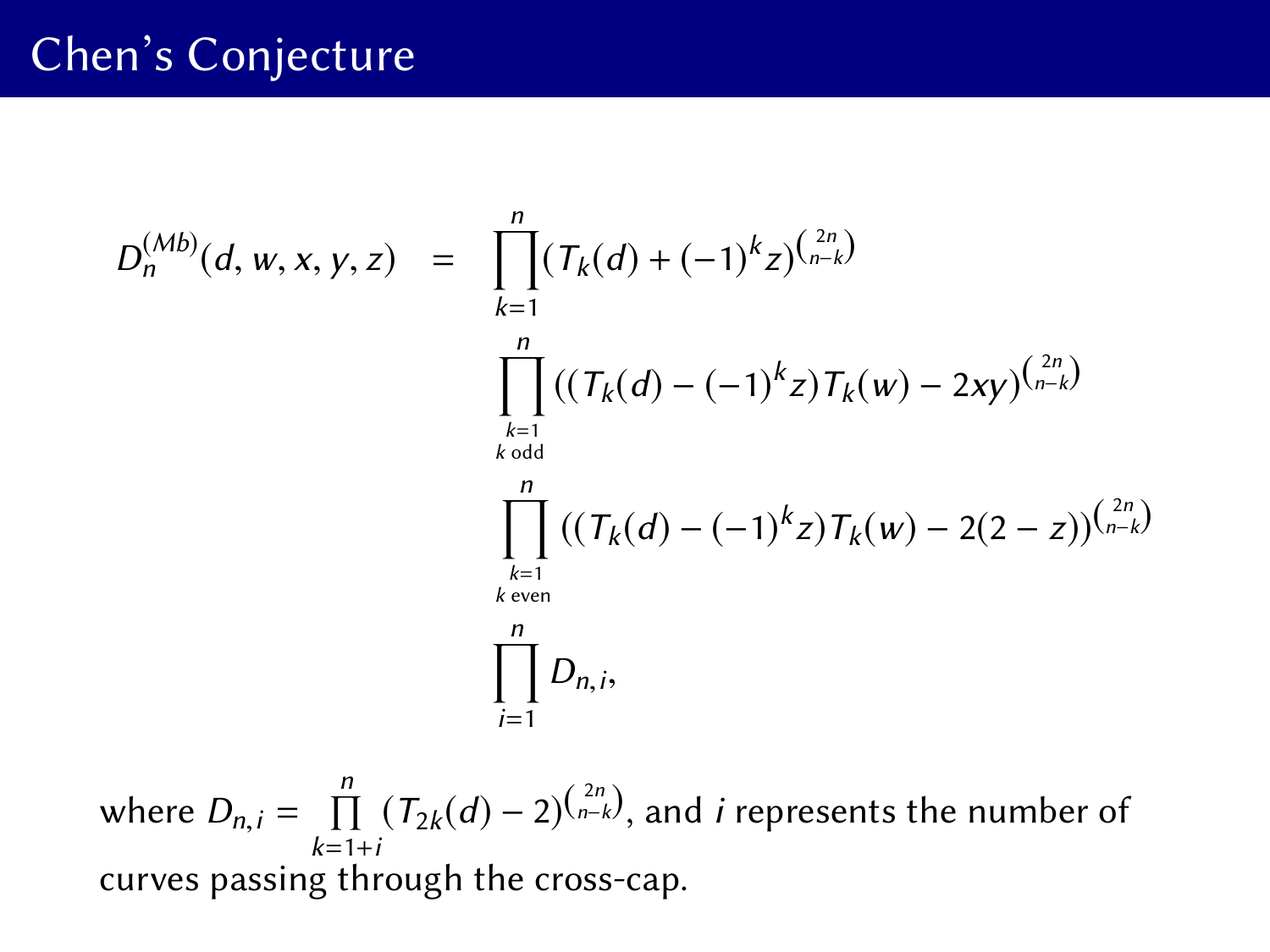## Results [B. - Ibarra - Mukherjee - Przytycki]

## Proposition

$$
D_n^{Mb}
$$
 is divisible by  $(w(d+z) - 2xy)^{\binom{2n}{n-1}}$ .

### Theorem

$$
\prod_{k=1}^n (T_k(d) + (-1)^k z)^{\binom{2n}{n-k}} \text{ divides } D_n^{Mb}.
$$

#### Theorem

$$
\prod_{k=1}^{n} (T_k(d) + (-1)^k z)^{(\frac{2n}{n-k})} \text{ divides } D_n^{Mb}.
$$